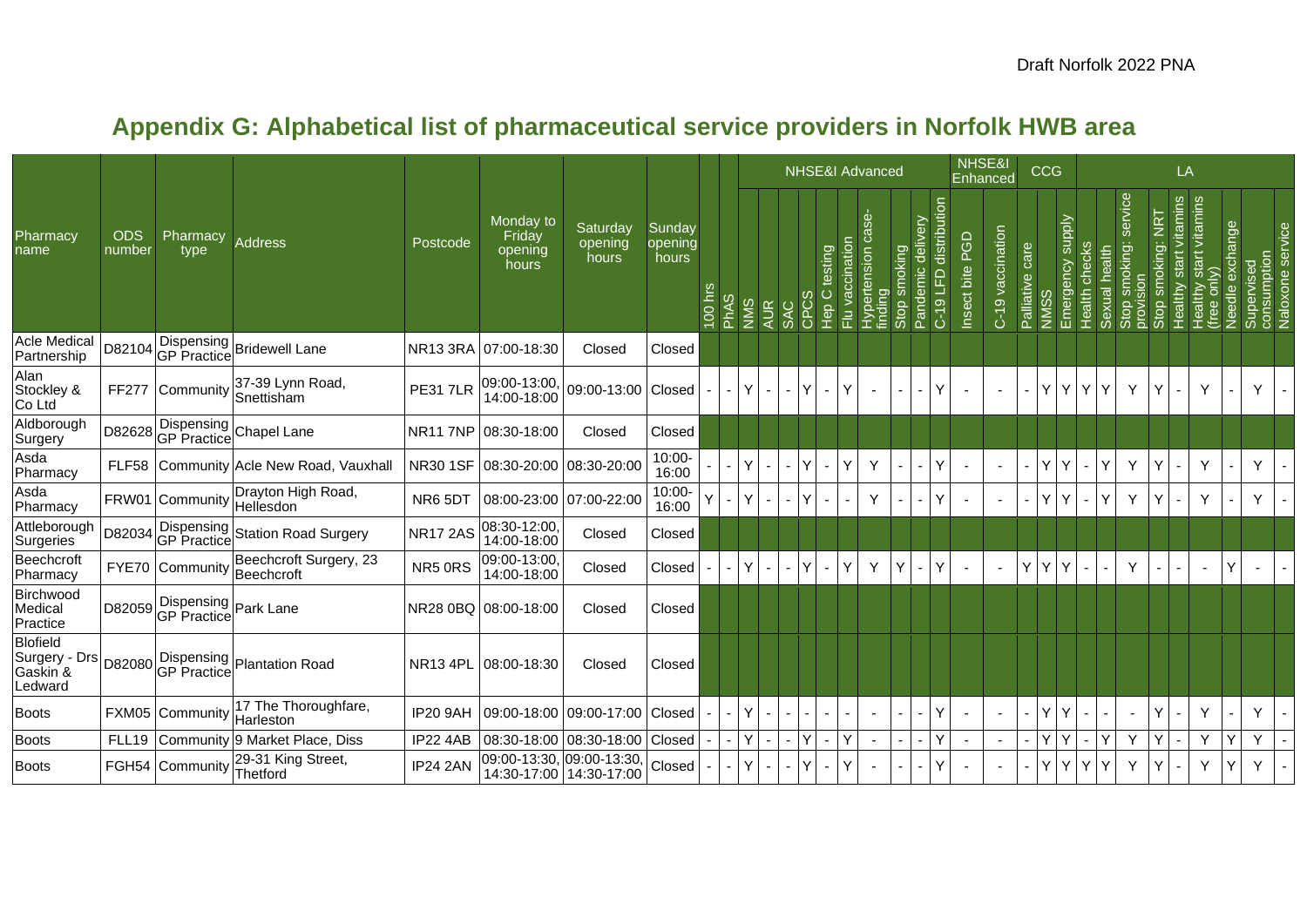|                  |                      |                  |                                              |                     |                                         |                              |                            |           |   |      |            |   | <b>NHSE&amp;I Advanced</b>                    |                          |        |                          |                                                                    |                           | NHSE&I<br>Enhanced |                 | <b>CCG</b>  |                                   |      |                    |                  | LA            |                               |                  |                           |                  |
|------------------|----------------------|------------------|----------------------------------------------|---------------------|-----------------------------------------|------------------------------|----------------------------|-----------|---|------|------------|---|-----------------------------------------------|--------------------------|--------|--------------------------|--------------------------------------------------------------------|---------------------------|--------------------|-----------------|-------------|-----------------------------------|------|--------------------|------------------|---------------|-------------------------------|------------------|---------------------------|------------------|
| Pharmacy<br>name | <b>ODS</b><br>number | Pharmacy<br>type | <b>Address</b>                               | Postcode            | Monday to<br>Friday<br>opening<br>hours | Saturday<br>opening<br>hours | Sunday<br>opening<br>hours | $100$ hrs | ഗ | SIMN | <b>AUR</b> | Q | ccinatio<br>testing<br>$\circ$<br>윤<br>문<br>룬 | $\overline{5}$<br>rtensi | တ<br>m | moking<br>$\overline{v}$ | distribution<br>elivery<br>Ō<br>ပ<br>$\Omega$<br>an<br>ត<br>$C-19$ | <b>PGD</b><br>Insect bite | C-19 vaccination   | Palliative care | S<br>—<br>⋛ | Emergency supply<br>Health checks | kual | service<br>noking: | <b>NRT</b><br>க் | tamins<br>sta | start vitamins<br>g<br>ealthy | exchange<br>edle | consumption<br>Supervised | Naloxone service |
| <b>Boots</b>     | FTM69                | Community        | 1 Chaston Place, 29 High<br>Street, Watton   | <b>IP25 6XE</b>     | 08:30-17:30                             | 09:00-17:00                  | Closed                     |           |   |      |            |   |                                               |                          |        |                          | Y                                                                  |                           |                    |                 | Y           | Y                                 | Υ    | Y                  | Y                |               |                               |                  |                           |                  |
| <b>Boots</b>     | <b>FE181</b>         | Community        | Unit 5, Riverside Retail<br>Park, Albion Way | NR11WR              | 08:30-19:00 09:00-18:00 Closed          |                              |                            |           |   |      |            |   |                                               |                          |        |                          | ٧                                                                  |                           | Y                  | Υ               | Y           | Y<br>Υ                            | Y    | Y                  | Y                |               | Y                             | Y                | Y                         |                  |
| <b>Boots</b>     |                      | FKK18 Community  | The Castle Mall Shopping<br>Centre, Norwich  | NR13DD              | 08:30-17:30 08:30-17:00                 |                              | 10:30-<br>16:00            |           |   |      |            |   |                                               |                          |        |                          | Y                                                                  |                           |                    |                 | Y           | Y<br>Y                            | Y    | Y                  | Y                |               | Y                             | Y                | Y                         |                  |
| <b>Boots</b>     | <b>FVN30</b>         |                  | Community 78 Hall Road, Norwich              | NR1 3HP             | 08:30-18:00                             | 09:00-16:00                  | Closed                     |           |   |      |            |   |                                               |                          |        |                          | ٧                                                                  |                           |                    |                 | ٧           | Υ                                 |      | Y                  |                  |               | Y                             | Ý                | Y                         |                  |
| Boots            | FQ736                |                  | Community 68 High Street, Stalham            | <b>NR12 9AS</b>     |                                         | 09:00-18:00 09:00-17:00      | Closed                     |           |   |      |            |   |                                               |                          |        |                          | Ý                                                                  |                           |                    |                 | Υ           | Y                                 |      | Y                  | Y                |               |                               |                  |                           |                  |
| <b>Boots</b>     | FM892                |                  | Community 4 High Street, Loddon              | NR14 6AH            | 08:30-18:00 08:30-17:30                 |                              | Closed                     |           | Y |      |            |   |                                               |                          |        |                          | Y                                                                  |                           |                    |                 | Y           | Y                                 |      | Y                  | Y                |               | Y                             | Y                | Y                         |                  |
| <b>Boots</b>     | FFN78                | Community        | The Old School, The<br>Common, Mulbarton     | <b>NR14 8AE</b>     | 09:00-13:00,<br>14:00-18:00             | 09:00-17:00 Closed           |                            |           | Y |      |            |   |                                               |                          |        |                          | Υ                                                                  |                           |                    |                 | Y           | Y                                 | Υ    | Y                  | Y                |               |                               |                  |                           |                  |
| <b>Boots</b>     | <b>FR791</b>         | Community        | Wymondham Medical<br>Centre, Postmill Close  | <b>NR18 0RF</b>     | 08:00-18:00                             | 10:00-17:00                  | Closed                     |           |   | Y    |            |   | ٧                                             | $\sim$                   |        |                          | Y<br>Y                                                             |                           |                    |                 | Y           | Y<br>$\sim$                       | Y    | Y                  | Y                |               | Y                             |                  | Y                         |                  |
| <b>Boots</b>     | FDD08                |                  | Community 35 Market Place, Dereham NR19 2AP  |                     | 08:30-17:30                             | 08:30-16:00                  | Closed                     |           |   |      |            |   | Y<br>$\blacksquare$                           |                          |        |                          | Ý                                                                  |                           |                    |                 | Y           | YY                                |      | Y                  | Y                |               | Y                             | Y                | Y                         |                  |
| <b>Boots</b>     | FAR67                | Community        | 34-36 London Street,<br>Norwich              | NR <sub>2</sub> 1LD |                                         | 08:30-14:00 09:00-17:00      | Closed                     |           |   |      |            |   |                                               |                          |        |                          | Ý                                                                  |                           |                    |                 | Y           | Y<br>Y                            | Y    | Y                  | Y                |               |                               | Y                | Υ                         |                  |
| <b>Boots</b>     | FQ286                | Community        | 124 Merchants Hall,<br>Chapelfield           | NR <sub>2</sub> 1SH | 09:00-17:00                             | 09:00-17:00                  | $10:00 -$<br>16:30         |           |   | v.   |            |   |                                               |                          |        |                          | Y                                                                  |                           |                    |                 | Y           | Y                                 | Y    | Y                  | Y                |               | Y                             |                  | Y                         |                  |
| <b>Boots</b>     | FP850                |                  | Community Wessex Street, Norwich             | <b>NR2 2TJ</b>      | 07:00-22:00 07:00-22:00                 |                              | 10:00-<br>20:00            |           |   |      |            |   |                                               |                          |        |                          |                                                                    |                           |                    |                 | Y           | Y                                 | Y    | Y                  | Y                |               | Y                             | Y                | Y                         |                  |
| <b>Boots</b>     | FXJ37                | Community        | 7-10 Market Place,<br>Fakenham               |                     | NR21 9BG 09:00-17:30 09:00-17:00        |                              | Closed                     |           |   |      |            |   |                                               |                          | Y      |                          | Υ                                                                  |                           |                    |                 | Y.          | Y.<br>Y                           | Y    | Y                  | Y                |               | Y                             |                  | Y                         |                  |
| <b>Boots</b>     | FMA <sub>27</sub>    |                  | Community 21 High Street, Holt               | <b>NR25 6BN</b>     |                                         | 08:45-18:00 09:00-17:00      | Closed                     |           | v |      |            |   |                                               |                          |        |                          | Y                                                                  |                           |                    |                 | Y           | YY                                |      | Y                  | Υ                |               | Y                             | ٧                | Y                         |                  |
| <b>Boots</b>     |                      | FRD48 Communit   | 46-48 High Street,<br>Sheringham             | <b>NR26 8DT</b>     | 09:00-18:00 09:00-17:00                 |                              | Closed                     |           |   | Y    |            |   |                                               | $\sim$                   |        |                          | ٧                                                                  |                           |                    |                 | Y           | Y<br>Y                            | Y    | Y                  | Y                |               | Y                             |                  | Y                         |                  |
| <b>Boots</b>     |                      | FAV53 Community  | 54-56 Church Street,<br>Cromer               | <b>NR27 9HH</b>     | 09:30-17:30 08:30-18:00                 |                              | 10:00-<br>16:00            |           |   | v.   |            |   | $\sim$                                        |                          | Y      |                          | Y                                                                  |                           |                    |                 | Y           | Y                                 | Y    | Y                  | Y                |               | Y                             | Y                | Y                         |                  |
| <b>Boots</b>     |                      | FK436 Community  | 13 Market Place, North<br>Walsham            |                     | NR28 9BP 08:30-17:30 08:30-17:00 Closed |                              |                            |           |   |      |            |   | Υ                                             |                          |        |                          | Υ                                                                  |                           |                    |                 | Y           | Y<br>Y                            | Y    | Y                  | Y                |               | Y                             | Y                | Y                         |                  |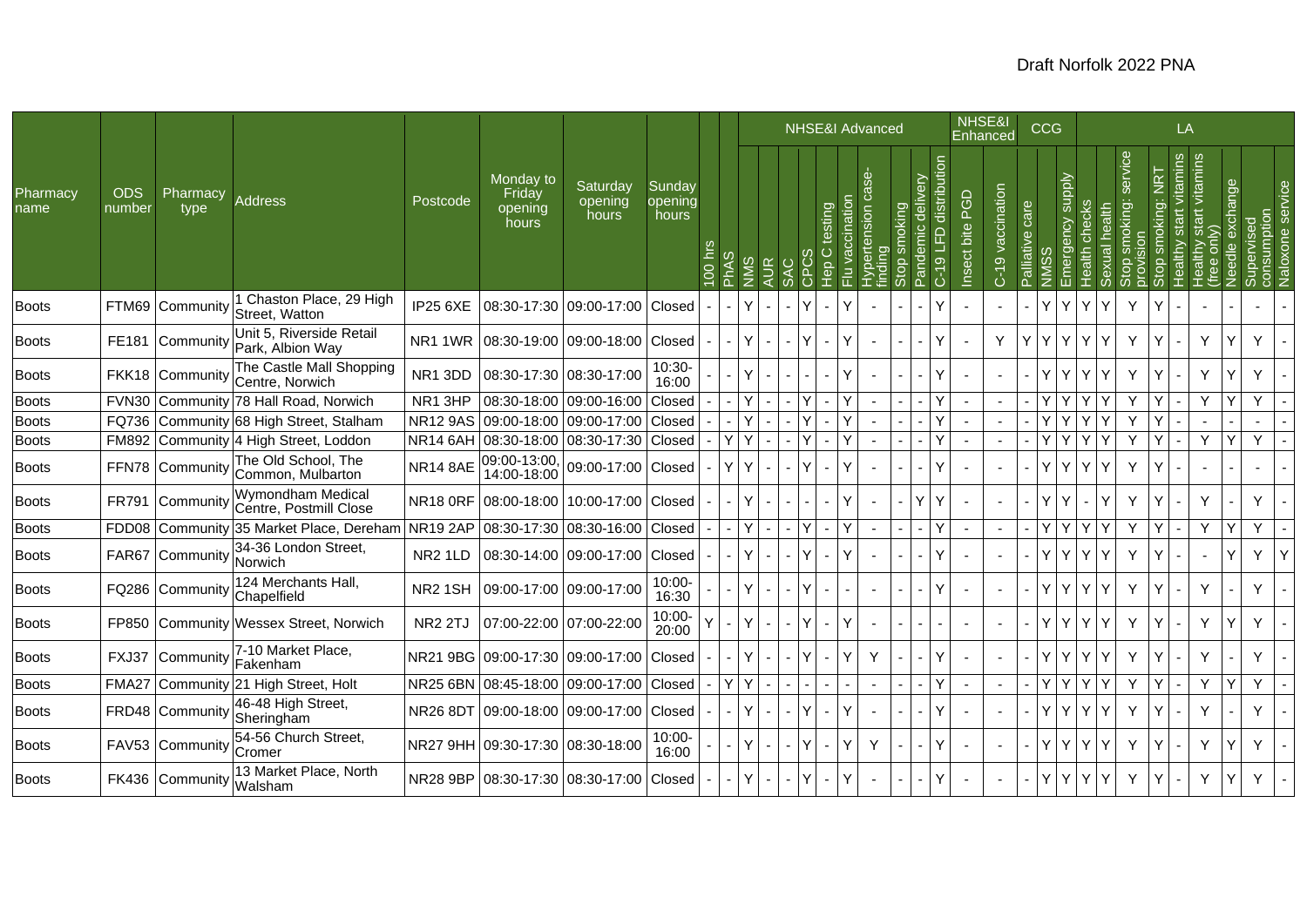|                  |                      |                  |                                                                         |                     |                                         |                                        |                            |                     |     |                 |              |                        |   | <b>NHSE&amp;I Advanced</b> |       |                      |                              | NHSE&I             | Enhanced         |                    | <b>CCG</b>       |                  |     |                                 |                  | LA                          |                                       |                   |                     |                        |
|------------------|----------------------|------------------|-------------------------------------------------------------------------|---------------------|-----------------------------------------|----------------------------------------|----------------------------|---------------------|-----|-----------------|--------------|------------------------|---|----------------------------|-------|----------------------|------------------------------|--------------------|------------------|--------------------|------------------|------------------|-----|---------------------------------|------------------|-----------------------------|---------------------------------------|-------------------|---------------------|------------------------|
| Pharmacy<br>name | <b>ODS</b><br>number | Pharmacy<br>type | <b>Address</b>                                                          | Postcode            | Monday to<br>Friday<br>opening<br>hours | Saturdav<br>opening<br>hours           | Sunday<br>opening<br>hours | 흑<br>$\overline{0}$ | NNS | AUR<br>$\omega$ |              | testing<br>Ō<br>운<br>エ | ത |                            | oking | elivery<br>਼<br>emic | distribution<br>요<br>$\circ$ | PGD<br>Insect bite | C-19 vaccination | care<br>Palliative | Emergency supply | checks<br>lealth | len | service<br>king:<br>호<br>E<br>ഗ | <b>NRT</b><br>iğ | vitamins<br>start<br>Aulipe | vitamins<br>start<br>$\sum_{i=1}^{n}$ | exchange<br>eedle | sumptio<br>န္တိုင္လ | <b>Gel</b><br>Naloxone |
| <b>Boots</b>     | FDH <sub>21</sub>    | Community        | 11-12 Anglia Square,<br>Norwich                                         | NR <sub>3</sub> 1DY |                                         | 08:30-17:30 08:30-17:30 Closed         |                            |                     | Υ   |                 |              |                        |   |                            |       | Y                    | Y                            |                    |                  |                    | Y<br>Y           | Y                | Y   | Y                               |                  |                             | Y                                     | Y                 | Y                   |                        |
| <b>Boots</b>     |                      | FGD89 Communit   | 93 Aylsham Road,<br>Norwich                                             | NR3 2HW             |                                         | 08:30-18:00 09:00-17:00                | Closed                     |                     | Υ   |                 |              |                        | Y |                            |       |                      | ٧                            |                    |                  |                    | Y                | YY               | Y   | Y                               |                  |                             | Y                                     | Y                 | Y                   |                        |
| <b>Boots</b>     |                      | FKJ13 Community  | Lawson Road Health<br>Centre, Lawson Road                               | NR3 4LE             | 08:30-18:00                             | Closed                                 | Closed                     |                     | Y   |                 |              | Y                      | Y |                            |       |                      | Υ                            |                    |                  |                    | Υ                |                  | Y   | Y                               |                  |                             |                                       |                   | Y                   |                        |
| <b>Boots</b>     |                      | FMD92 Community  | Magdalen Medical<br>Practice, Lawson Road                               | NR3 4LF             | 14:00-18:30                             | $\overline{08:15-13:00}$ , 09:00-13:00 | Closed                     |                     | Y   |                 |              |                        |   |                            |       |                      | v                            |                    |                  |                    | Y                | Y                | Y   | Y                               |                  |                             |                                       | Y                 | Y                   |                        |
| <b>Boots</b>     |                      | FV898 Community  | 3 Market Gates, Great<br>Yarmouth                                       |                     | NR30 2AX 08:30-17:30 08:30-17:30        |                                        | $10:00 -$<br>16:00         |                     | Y   |                 |              | Y                      | Y |                            |       |                      | Y                            |                    |                  | Y                  | Y                | $\mathsf{Y}$     | Y   | Y                               |                  |                             |                                       |                   |                     |                        |
| <b>Boots</b>     |                      | FAG01 Community  | Unit E1 Gapton Hall Retail<br>Park, Gapton Hall Road                    |                     | NR31 0NL 08:30-00:00 08:30-00:00        |                                        | 10:30-<br>16:30            |                     | Y   |                 |              |                        |   |                            |       |                      | Υ                            |                    |                  |                    | Y<br>Υ           | Y                | Y   | Y                               |                  |                             | Y                                     | Y                 | Y                   |                        |
| <b>Boots</b>     | FFY77                | Communit         | Coliseum Precinct, High<br>Street, Gorleston-on-Sea                     | <b>NR31 6QX</b>     |                                         | 09:00-13:00, 09:00-17:30               | Closed                     |                     | Υ   |                 |              | $\mathsf{Y}$           | Y |                            |       |                      | Y                            |                    |                  |                    | Y.<br>Y          | Y                | Y   | Y                               |                  |                             |                                       | Y                 | Y                   |                        |
| <b>Boots</b>     | FQ859                | Community        | Eaton Centre, Church<br>Lane                                            | NR4 6NU             | 08:00-20:00 08:00-19:00                 |                                        | $10:00 -$<br>16:00         |                     | Y   |                 |              |                        |   | $\sim$                     |       |                      |                              |                    |                  |                    | Y                | YY               | Y   | Y                               |                  |                             |                                       |                   | Y                   |                        |
| <b>Boots</b>     | <b>FAV81</b>         | Community        | University of East Anglia<br><b>Bluebell Road</b>                       | NR47LG              | 08:00-13:00<br>14:00-18:00              | Closed                                 | Closed                     |                     | Υ   |                 |              |                        |   | $\sim$                     |       |                      | Υ                            |                    |                  |                    | Y<br>Υ           | Y                | Y   | Y                               |                  |                             |                                       |                   | Y                   |                        |
| <b>Boots</b>     |                      |                  | Unit D, Longwater Retail<br>FWH68 Community Park, Alex Moorhouse<br>Way | NR5 0JT             | 07:30-22:30 07:30-22:30                 |                                        | 08:30-<br>18:30            |                     | Y   |                 |              | Y                      | Y |                            |       |                      | Υ                            |                    |                  |                    | Y<br>Y           |                  | Y   | Y                               |                  |                             |                                       |                   |                     |                        |
| <b>Boots</b>     |                      | FCQ45 Community  | 562A Dereham Road,<br>Norwich                                           | NR58TU              |                                         | 08:45-18:00 08:45-17:00                | Closed                     |                     | Y   |                 | Y <br>$\sim$ |                        | Y |                            |       |                      | Y                            |                    |                  |                    | Y                | YY               | Y   | Y                               |                  |                             | Y                                     | Ý                 | Y                   |                        |
| <b>Boots</b>     | FY734                | Community        | Bowthorpe Main Centre,<br>Bowthorpe                                     | NR5 9HA             |                                         | 08:30-18:30 08:45-15:30                | Closed                     |                     | Y   |                 | IY.          |                        | Y |                            |       |                      |                              |                    |                  |                    | Y                |                  | Y   | Y                               |                  |                             | Y                                     |                   | Y                   |                        |
| <b>Boots</b>     |                      | FQP45 Community  | Aslake Close, Aslake<br>Close, Sprowston                                | NR78ET              | 08:30-13:00<br>14:00-18:30              | Closed                                 | Closed                     |                     | Y   |                 |              | Y                      | Y | Y                          |       | Y                    | Y                            |                    |                  |                    | Y<br>٧           | Y                | Y   | Y                               |                  |                             |                                       | Y                 | Y                   |                        |
| <b>Boots</b>     |                      | FW090 Community  | 35A Great Melton Road,<br>Hethersett                                    | NR9 3AB             |                                         | 09:00-18:00 08:30-17:00 Closed         |                            |                     | Y   |                 |              |                        | Y |                            |       |                      | Y                            |                    |                  |                    | Y                | YY               | Y   | Y                               |                  |                             | Y                                     |                   | Y                   |                        |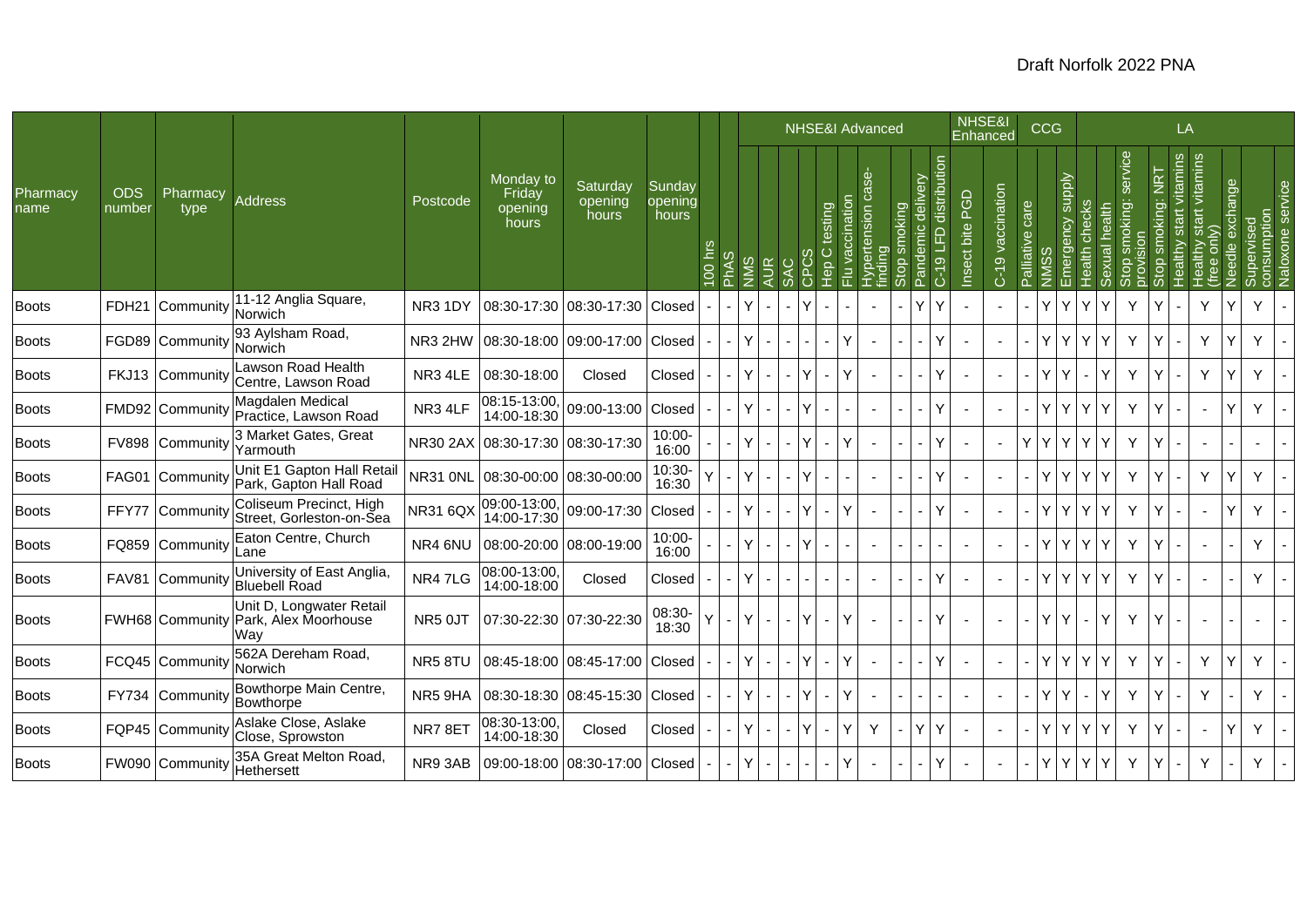|                                    |                      |                                     |                                                                   |                    |                                         |                                |                            |         |                          |       |                |                |    | <b>NHSE&amp;I Advanced</b>                   |                          |                                        |                            |                                   |                    | NHSE&I<br>Enhanced |                 | CCG |                                   |                    |                                |                                            | LA                                   |                                                      |                    |                           |                          |
|------------------------------------|----------------------|-------------------------------------|-------------------------------------------------------------------|--------------------|-----------------------------------------|--------------------------------|----------------------------|---------|--------------------------|-------|----------------|----------------|----|----------------------------------------------|--------------------------|----------------------------------------|----------------------------|-----------------------------------|--------------------|--------------------|-----------------|-----|-----------------------------------|--------------------|--------------------------------|--------------------------------------------|--------------------------------------|------------------------------------------------------|--------------------|---------------------------|--------------------------|
| Pharmacy<br>name                   | <b>ODS</b><br>number | Pharmacy<br>type                    | Address                                                           | Postcode           | Monday to<br>Friday<br>opening<br>hours | Saturday<br>opening<br>hours   | Sunday<br>opening<br>hours | 100 hrs | $\omega$<br><b>Addre</b> | NINIS | <b>AUR</b>     | <b>SAC</b>     |    | ccinatio<br>testing<br>Ō<br>ğ<br>。<br>上<br>룬 | Hypertensic<br>findina   | smoking<br>ာ<br>$\Omega$<br><b>Gio</b> | divery<br>Ō<br>emic<br>and | distribution<br>G<br>FD<br>$C-19$ | BGD<br>Insect bite | C-19 vaccination   | Palliative care |     | Emergency supply<br>Health checks | alth<br>قع<br>kual | service<br>smoking:<br>a<br>So | <b>NRT</b><br>king:<br>$\frac{1}{2}$<br>9g | vitamins<br>$\frac{1}{16}$<br>ealthy | start vitamins<br>$\overline{\text{only}}$<br>ealthy | exchange<br>Needle | consumption<br>Supervised | Naloxone service         |
| <b>Boots</b>                       | FT627                | Community                           | 4 The Market Place,<br>Hingham                                    | NR94AF             | 09:00-18:00                             | 09:00-16:00                    | Closed                     |         | Y                        | Y     |                |                |    |                                              | $\sim$                   |                                        |                            | ٧                                 |                    |                    |                 |     | ٧                                 | Y                  | Y                              |                                            |                                      |                                                      |                    | Y                         |                          |
| <b>Boots</b>                       | FCF31                | Community                           | 94-96 High Street, King's<br>Lynn                                 | <b>PE30 1BL</b>    |                                         | 08:30-17:30 08:30-17:30        | $10:00 -$<br>16:00         |         |                          | Y.    |                |                |    |                                              | $\sim$                   |                                        |                            | v                                 |                    | Y                  |                 | Y.  | Y<br>Y                            | Y                  | Y                              |                                            |                                      |                                                      | Υ                  | Y                         |                          |
| <b>Boots</b>                       | FA671                | Community                           | Unit 4 Hardwick Retail<br>Park, Campbells Meadow                  |                    | PE30 4WP 09:00-18:00 09:00-17:00        |                                | 10:00-<br>16:00            |         |                          | Y.    |                |                | ΙV | $\checkmark$                                 | $\overline{\phantom{a}}$ |                                        |                            | Y                                 |                    |                    |                 | Y.  | Y<br>Y                            | Y                  | Y                              |                                            |                                      |                                                      | Ý                  | Y                         |                          |
| <b>Boots</b>                       |                      |                                     | Southgates Medical<br>FL272 Community Centre, 41 Goodwins<br>Road |                    | PE30 5QX 08:00-18:00 09:00-16:00 Closed |                                |                            |         |                          | Y.    | $\blacksquare$ |                |    | $\sim$                                       |                          |                                        |                            | ٧                                 |                    |                    |                 | Y.  | l Y<br>Y                          | Y                  | Y                              |                                            |                                      |                                                      | Y                  | Y                         |                          |
| <b>Boots</b>                       |                      | FQT60 Community                     | 1 Jubilee Court,<br>Hunstanton Road                               |                    | PE31 6HH 09:00-18:00 09:00-17:00 Closed |                                |                            |         |                          | Y.    |                |                |    | Υ                                            |                          |                                        |                            | Y                                 |                    |                    |                 | Y.  | Y<br>Y                            | Y                  | Y                              |                                            |                                      |                                                      |                    | Y.                        |                          |
| <b>Boots</b>                       |                      | FDD96 Community                     | 44-46 Station Road,<br>Heacham                                    | <b>PE317EY</b>     |                                         | 09:00-18:30 09:00-17:30 Closed |                            |         |                          | Y.    | $\blacksquare$ | $\blacksquare$ |    |                                              | $\sim$                   | $\blacksquare$                         |                            | ٧                                 |                    | $\blacksquare$     |                 | Y I | Y<br>$\mathsf{Y}$                 | Y                  | Y                              |                                            |                                      | Y                                                    |                    | Y.                        | $\overline{\phantom{a}}$ |
| <b>Boots</b>                       |                      | FAP54 Community                     | 19 High Street,<br>Hunstanton                                     | <b>PE36 5AB</b>    |                                         | 08:30-17:30 08:30-17:30 Closed |                            |         |                          | Y.    | $\sim$         |                |    |                                              | $\overline{\phantom{a}}$ |                                        |                            | ٧                                 |                    |                    |                 | Y.  | Y<br>Y.                           | Y                  | Y                              |                                            |                                      |                                                      |                    | Y                         |                          |
| <b>Boots</b>                       |                      | FDM43 Community                     | 37 Market Place,<br>Swaffham                                      | <b>PE37 7LA</b>    |                                         | 09:00-17:30 09:00-17:00 Closed |                            |         |                          | Y     |                |                |    | $\checkmark$                                 | $\sim$                   |                                        |                            | ٧                                 |                    |                    |                 | Y.  | Y<br>Y                            | Y                  | Y                              |                                            |                                      | Y                                                    |                    | Y                         |                          |
| <b>Boots</b>                       |                      | FFK32 Community                     | 11-13 Wales Court,<br>Downham Market                              | PE38 9JZ           |                                         | 08:30-17:30 08:30-17:30 Closed |                            |         |                          |       |                |                |    |                                              |                          |                                        |                            | Υ                                 |                    |                    |                 | Y   | Y<br>Y                            | Y                  | Y                              |                                            |                                      | Y                                                    | Y                  | Y                         |                          |
| Boughton<br>Surgery                | D82604               |                                     | Dispensing<br>GP Practice Chapel Road                             |                    | PE33 9AG 08:00-18:30                    | Closed                         | Closed                     |         |                          |       |                |                |    |                                              |                          |                                        |                            |                                   |                    |                    |                 |     |                                   |                    |                                |                                            |                                      |                                                      |                    |                           |                          |
| <b>Bradwell</b><br>Pharmacy        |                      |                                     | FFT46 Community 2 Church Lane, Bradwell                           | <b>NR31</b><br>8QW | 09:00-18:00                             | 09:00-13:00                    | Closed                     |         |                          | Y.    | $\blacksquare$ |                | ΙY |                                              | Y                        |                                        |                            | Y                                 |                    |                    |                 | Y.  | Y<br>Υ                            | Y                  | Y                              |                                            | Υ                                    | Y                                                    |                    | Y                         |                          |
| <b>Bridge Street</b><br>Surgery    | D82015               |                                     | Dispensing<br>GP Practice 30 Bridge Street                        | <b>PE38 9DH</b>    | 08:30-12:30<br>13:30-18:00              | Closed                         | Closed                     |         |                          |       |                |                |    |                                              |                          |                                        |                            |                                   |                    |                    |                 |     |                                   |                    |                                |                                            |                                      |                                                      |                    |                           |                          |
| Brundall<br>Medical<br>Partnership | D82032               | Dispensing<br>GP Practice The Dales |                                                                   | <b>NR135RP</b>     | 08:30-18:30                             | Closed                         | Closed                     |         |                          |       |                |                |    |                                              |                          |                                        |                            |                                   |                    |                    |                 |     |                                   |                    |                                |                                            |                                      |                                                      |                    |                           |                          |
| Burnham<br>Surgery                 | D82072               | GP Practice                         | Dispensing 1 Creake Road                                          |                    | PE31 8EN 08:00-18:00                    | Closed                         | Closed                     |         |                          |       |                |                |    |                                              |                          |                                        |                            |                                   |                    |                    |                 |     |                                   |                    |                                |                                            |                                      |                                                      |                    |                           |                          |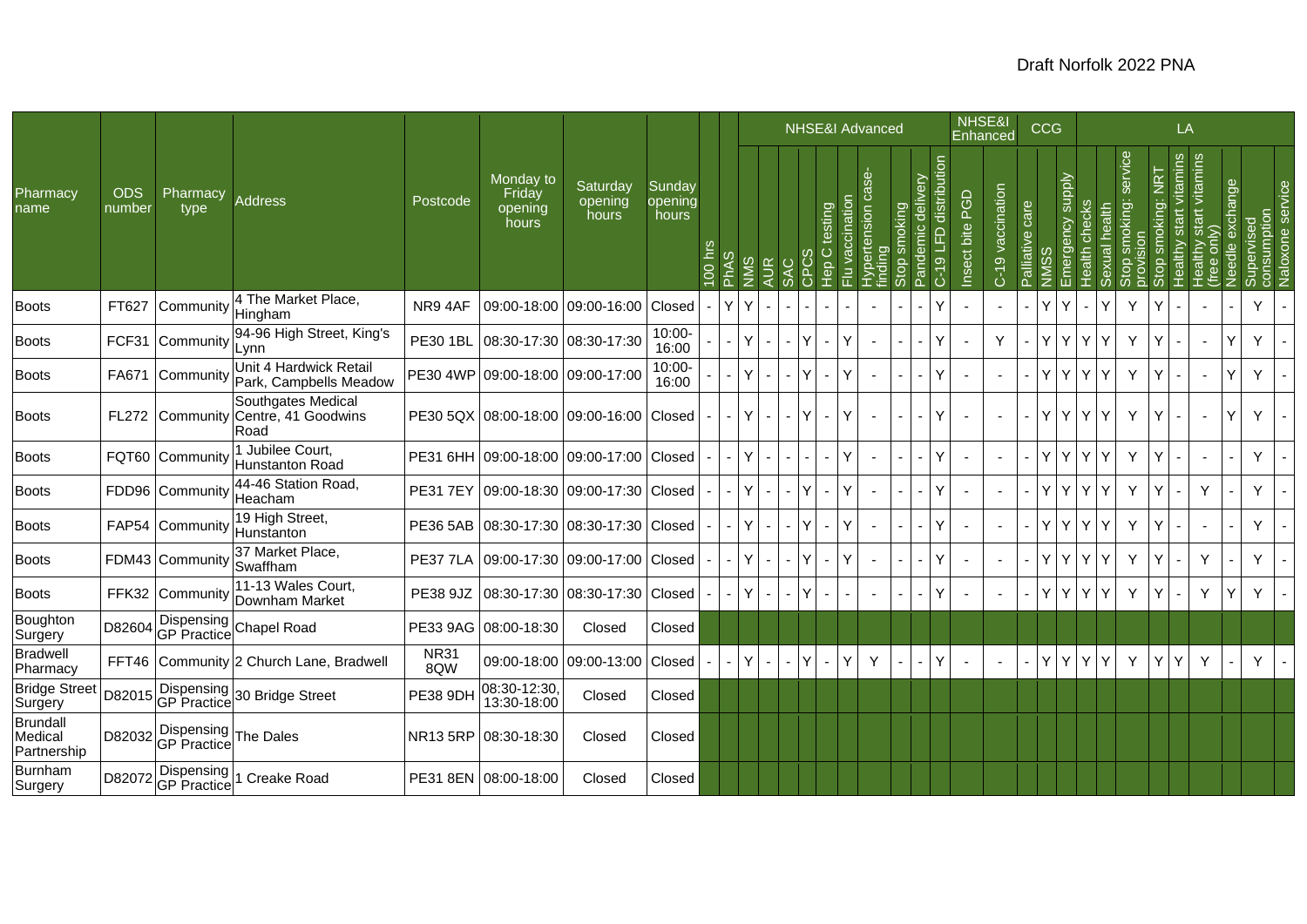|                                           |                      |                      |                                                           |                 |                                         |                              |                            |         |                             |      |                                            |                             | <b>NHSE&amp;I Advanced</b>         |                 |                                          |                        |                           |                                                | NHSE&I<br>Enhanced                   |                  |                    | CCG                             |               |                       |                                                   |                                          | LA                           |                                           |                                               |                                 |   |
|-------------------------------------------|----------------------|----------------------|-----------------------------------------------------------|-----------------|-----------------------------------------|------------------------------|----------------------------|---------|-----------------------------|------|--------------------------------------------|-----------------------------|------------------------------------|-----------------|------------------------------------------|------------------------|---------------------------|------------------------------------------------|--------------------------------------|------------------|--------------------|---------------------------------|---------------|-----------------------|---------------------------------------------------|------------------------------------------|------------------------------|-------------------------------------------|-----------------------------------------------|---------------------------------|---|
| Pharmacy<br>name                          | <b>ODS</b><br>number | Pharmacy<br>type     | <b>Address</b>                                            | Postcode        | Monday to<br>Friday<br>opening<br>hours | Saturday<br>opening<br>hours | Sunday<br>opening<br>hours | 100 hrs | S.<br><b>A<sub>dd</sub></b> | SIMN | <b>AUR</b><br>SAC                          | $\circ$<br>$\left( \right)$ | testing<br>Ō<br>۔<br><del>وا</del> | Flu vaccination | 9S<br>isue<br>Hyperte<br><u>fin</u> ding | smoking<br><b>Stol</b> | elivery<br>ਹ<br>emic<br>ă | distribution<br>$\overline{E}$<br>$\circ$<br>3 | <b>D</b> <sub>O</sub><br>Insect bite | C-19 vaccination | care<br>Palliative | Emergency supply<br><b>NMSS</b> | Health checks | health<br>exual<br>cΓ | service<br>king:<br>smol<br>Stop smo<br>provision | Ξ<br>oking:<br>Sm<br>$\beta$<br>$\omega$ | vitamins<br>start<br>lealthy | start vitamins<br>only)<br>Healthy<br>Tee | exchange<br>Supervised<br>Needle <sup>®</sup> | consumption<br>Naloxone service |   |
| Central<br>Pharmacy                       |                      | FRW99 Community Road | Central Surgery, Sussex                                   |                 | NR31 6QB 08:30-18:30                    | Closed                       | Closed                     |         |                             | Y.   | $\sim$                                     |                             | $\blacksquare$                     |                 | Y                                        |                        |                           | Ý                                              |                                      |                  |                    | Y<br>Y                          | Y             | Y                     | Y                                                 | Y                                        | Y                            | Y                                         |                                               |                                 |   |
| <b>Chet Valley</b><br>Medical<br>Practice | D82006               |                      | Dispensing George House, 40-48<br>GP Practice George Lane |                 | NR14 6QH 08:00-18:30                    | Closed                       | Closed                     |         |                             |      |                                            |                             |                                    |                 |                                          |                        |                           |                                                |                                      |                  |                    |                                 |               |                       |                                                   |                                          |                              |                                           |                                               |                                 |   |
| <b>Church Hill</b><br>Surgery             | D82046               |                      | Dispensing<br>GP Practice Station Road                    | <b>IP21 4TX</b> | 08:30-18:30                             | Closed                       | Closed                     |         |                             |      |                                            |                             |                                    |                 |                                          |                        |                           |                                                |                                      |                  |                    |                                 |               |                       |                                                   |                                          |                              |                                           |                                               |                                 |   |
| Clock<br>Pharmacy                         | <b>FEY12</b>         |                      | Community 1 Gayton Road, Gaywood                          | <b>PE30 4EA</b> | 09:00-14:00,<br>15:00-18:00             | 09:00-17:30                  | Closed                     |         |                             | Y    | $\blacksquare$<br>$\overline{\phantom{a}}$ |                             | $\overline{\phantom{0}}$           | Υ               | Υ                                        |                        |                           | Ý                                              |                                      |                  |                    | Y<br>Y                          | Y             | $\checkmark$          | Y                                                 | Y                                        |                              | Y                                         | Y                                             | Y                               | Y |
| Coltishall<br>Medical<br>Practice         | D82062               |                      | Dispensing St Johns Close<br>GP Practice St Johns Close   |                 |                                         | Closed                       | Closed                     |         |                             |      |                                            |                             |                                    |                 |                                          |                        |                           |                                                |                                      |                  |                    |                                 |               |                       |                                                   |                                          |                              |                                           |                                               |                                 |   |
| Costessey<br>Pharmacy                     |                      | FDK20 Community      | 192 Norwich Road, New<br>Costessey                        | NR5 0EX         | 09:00-13:00,<br>14:00-18:00             | 09:00-13:00 Closed           |                            |         | $\overline{\phantom{a}}$    | Y.   | $\sim$<br>$\sim$                           |                             | ÷.                                 | Υ               | Y                                        | Y                      |                           | Y                                              |                                      |                  |                    | Y.<br>Y                         | Y I           | Y                     | Y                                                 | Y                                        |                              | $\sim$                                    |                                               | Y                               |   |
| Cromer<br>Group<br>Practice               | D82004               |                      | Dispensing Mill Road, Cromer                              |                 | NR27 0BG 08:30-18:00                    | Closed                       | Closed                     |         |                             |      |                                            |                             |                                    |                 |                                          |                        |                           |                                                |                                      |                  |                    |                                 |               |                       |                                                   |                                          |                              |                                           |                                               |                                 |   |
| Cromer<br>Pharmacy                        |                      |                      | FJH12 Community Mill Road, Cromer                         | NR27 0BG        | 08:30-13:00,<br>14:00-18:00             | Closed                       | Closed                     |         |                             | Y.   |                                            |                             |                                    |                 |                                          |                        |                           | Ý                                              | $\mathsf{Y}$                         | Y                | Y                  | YY                              |               | $\checkmark$          | $\sim$                                            | Y                                        |                              | $\overline{\phantom{a}}$                  |                                               | Y                               |   |
| David Jagger<br>Ltd                       |                      | FX609 Community      | 5-7 Staithe Street, Wells-<br>next-the-Sea                | <b>NR231AG</b>  | 09:00-13:00,<br>14:00-18:00             | 09:00-13:00,<br>14:00-17:00  | Closed                     |         | Y                           | Y    | $\blacksquare$                             |                             | $\blacksquare$                     |                 | Y                                        | Y                      |                           | Ý                                              |                                      |                  |                    | Y<br>Y                          |               | Υ                     | Y                                                 | Y                                        |                              | $\overline{\phantom{a}}$                  | Y                                             | Y                               |   |
| Day Lewis<br>Pharmacy                     |                      | FAW63 Community      | <b>Community Health Centre</b><br>Croxton Road            | <b>IP24 1JD</b> | 09:00-18:00                             | 09:00-13:00                  | Closed                     |         |                             | Y.   | $\blacksquare$<br>$\blacksquare$           |                             |                                    | Υ               | Y                                        |                        |                           | Y                                              | $\overline{\phantom{a}}$             | $\blacksquare$   |                    | Y<br>Y                          | Y             |                       | Y                                                 | Y                                        |                              | $\sim$                                    |                                               | Y                               |   |
| Day Lewis<br>Pharmacy                     |                      | FR554 Community      | Newtown Surgery, 147<br>Lawn Avenue                       | <b>NR301QP</b>  | 09:00-13:00<br>14:00-18:00              | Closed                       | Closed                     |         |                             | Y.   |                                            |                             |                                    | Y               | Y                                        |                        |                           | Y                                              |                                      |                  |                    | Y<br>Y                          | Y             |                       | Y                                                 | Y                                        |                              | $\blacksquare$                            |                                               | Y                               |   |
| Day Lewis<br>Pharmacy                     |                      | FXV28 Community      | 54 Springfield Road,<br>Gorleston-on-Sea                  | NR31 6AD        | 09:00-13:00,<br>13:30-17:30             | Closed                       | Closed                     |         |                             | Y    |                                            |                             | $\overline{\phantom{0}}$           | Υ               | Y                                        |                        |                           | Ý                                              |                                      |                  | Υ                  | Y<br>Y                          | Y             |                       | Y                                                 | Y                                        |                              | $\overline{\phantom{a}}$                  |                                               | Y                               |   |
| Drayton<br>Medical<br>Practice            | D82029               |                      | Dispensing <br> GP Practice                               | NR8 6EE         | 08:00-18:00                             | Closed                       | Closed                     |         |                             |      |                                            |                             |                                    |                 |                                          |                        |                           |                                                |                                      |                  |                    |                                 |               |                       |                                                   |                                          |                              |                                           |                                               |                                 |   |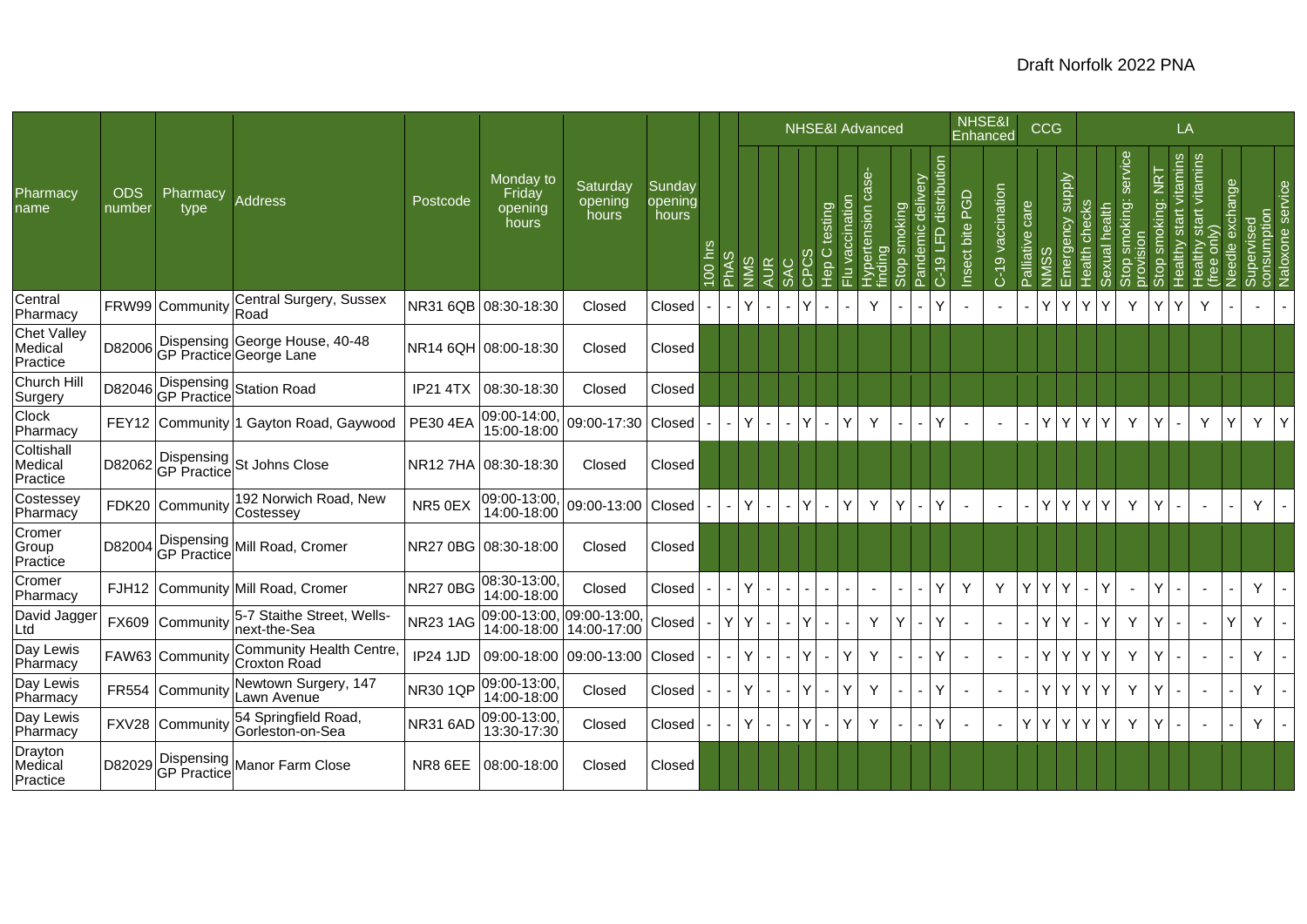|                                            |                      |                                     |                                                                           |                 |                                         |                              |                            |         |                           |      |            |                |                                           | NHSE&I Advanced                                           |                                        |                          |                                   |                          |                          | NHSE&I<br>Enhanced |                  |                 | <b>CCG</b> |                                   |                                  |                                |                                | LA                        |                                             |                    |                           |                  |
|--------------------------------------------|----------------------|-------------------------------------|---------------------------------------------------------------------------|-----------------|-----------------------------------------|------------------------------|----------------------------|---------|---------------------------|------|------------|----------------|-------------------------------------------|-----------------------------------------------------------|----------------------------------------|--------------------------|-----------------------------------|--------------------------|--------------------------|--------------------|------------------|-----------------|------------|-----------------------------------|----------------------------------|--------------------------------|--------------------------------|---------------------------|---------------------------------------------|--------------------|---------------------------|------------------|
| Pharmacy<br>name                           | <b>ODS</b><br>number | Pharmacy<br>type                    | <b>Address</b>                                                            | Postcode        | Monday to<br>Friday<br>opening<br>hours | Saturday<br>opening<br>hours | Sunday<br>opening<br>hours | 100 hrs | w<br><b>A<sub>N</sub></b> | SIMN | <b>AUR</b> | <b>SAC</b>     | $\overline{\overset{\circ}{\mathcal{C}}}$ | $\overline{\circ}$<br>testing<br>$\circ$<br>$\frac{6}{5}$ | $\ddot{\text{e}}$<br>ccinati<br>Flu va | Hypertension<br>finding  | smoking<br>$\Omega$<br><b>Sto</b> | delivery<br>emic<br>Pand | distribution<br>C-19 LFD | PGD<br>Insect bite | C-19 vaccination | Palliative care |            | Emergency supply<br>Health checks | 픙<br>ይ<br>ተ<br>exual<br>$\omega$ | service<br>smoking:<br>9d<br>ഗ | <b>Tak</b><br>smoking:<br>Stop | start vitamins<br>Healthy | start vitamins<br>only)<br>Healthy<br>(free | exchange<br>Needle | consumption<br>Supervised | Naloxone service |
| Drayton<br>Pharmacy                        |                      |                                     | Drayton Medical Practice,<br>FW516 Community Manor Farm Close,<br>Drayton | NR8 6EE         | 07:00-23:00 08:00-20:00                 |                              | 09:00-<br>17:00            |         |                           | Y.   |            |                | lΥ                                        | $\sim$                                                    |                                        | Y                        |                                   | $\vee$                   | Υ                        |                    | Y                |                 | Y          | Y                                 |                                  | Y                              |                                |                           | Y                                           |                    | Y.                        |                  |
| Dye's<br>Pharmacy                          |                      | FXR66 Community                     | 67 North Walsham Road.<br>Old Catton                                      | NR67QA          | 08:30-13:00,<br>14:00-17:30             | 09:00-13:00                  | Closed                     |         |                           |      |            |                |                                           |                                                           |                                        | $\sim$                   |                                   |                          | Y                        |                    |                  |                 | Y.         | Y                                 |                                  | $\sim$                         |                                |                           | Y                                           |                    |                           |                  |
| East Harling<br>&<br>Kenninghall           | D82042               |                                     | Dispensing<br>GP Practice Market Street                                   |                 | NR16 2AD 08:30-18:00                    | Closed                       | Closed                     |         |                           |      |            |                |                                           |                                                           |                                        |                          |                                   |                          |                          |                    |                  |                 |            |                                   |                                  |                                |                                |                           |                                             |                    |                           |                  |
| East Harling<br>Pharmacy                   | <b>FAT07</b>         | Community                           | Memorial Green, East<br>Harling                                           |                 | NR16 2ND 09:00-18:00 09:00-13:00        |                              | Closed                     |         | Y                         |      |            |                | ΙY                                        | Y<br>÷.                                                   |                                        | $\sim$                   |                                   |                          | Y                        |                    |                  |                 | ΥI         | Y<br>IY.                          | Y                                | Y                              |                                | Υ                         | Y                                           | Υ                  | Y                         | $\overline{a}$   |
| Elmham<br>Surgery                          |                      | D82056 Dispensing<br>GP Practice    | Holt Road                                                                 |                 | NR20 5JS 08:30-18:00                    | Closed                       | Closed                     |         |                           |      |            |                |                                           |                                                           |                                        |                          |                                   |                          |                          |                    |                  |                 |            |                                   |                                  |                                |                                |                           |                                             |                    |                           |                  |
| Fakenham<br>Pharmacy                       |                      | FQT84 Community                     | Meditrina House, Trinity<br>Road                                          | <b>NR218SY</b>  | 07:00-22:00                             | 08:00-22:00                  | 08:00-<br>19:00            |         |                           | Y.   |            | $\blacksquare$ | l٧                                        | $\sim$                                                    |                                        | Y                        | $\overline{\phantom{0}}$          |                          | Ý                        |                    |                  | Y               | Y          | Y<br>Y                            | Y                                | Y                              |                                | $\blacksquare$            | Y                                           | Ý                  | Y.                        | Y                |
| Feltwell<br>Surgery                        |                      | D82079 Dispensing                   | Old Brandon Road                                                          | <b>IP26 4AY</b> | 08:00-18:30                             | Closed                       | Closed                     |         |                           |      |            |                |                                           |                                                           |                                        |                          |                                   |                          |                          |                    |                  |                 |            |                                   |                                  |                                |                                |                           |                                             |                    |                           |                  |
| Fittleworth<br><b>Medical Ltd</b>          | FWP87                | <b>DAC</b>                          | 8 Longs Business Centre,<br>232 Fakenham Road                             | NR8 6QW         | 09:00-17:00                             | Closed                       | Closed                     |         |                           |      |            | Υ              |                                           |                                                           |                                        | $\overline{\phantom{a}}$ |                                   |                          |                          |                    |                  |                 |            | Y                                 |                                  | $\blacksquare$                 |                                | $\overline{\phantom{a}}$  |                                             |                    |                           |                  |
| Fleggburgh<br>Surgery                      | D82600               | Dispensing<br>GP Practice Mill Lane |                                                                           |                 | NR29 3AW 08:30-18:00                    | Closed                       | Closed                     |         |                           |      |            |                |                                           |                                                           |                                        |                          |                                   |                          |                          |                    |                  |                 |            |                                   |                                  |                                |                                |                           |                                             |                    |                           |                  |
| Greyfriars<br>Pharmacy                     |                      | FTW58 Community                     | 5 Greyfriars Way, Great<br>Yarmouth                                       |                 | NR30 2QE 07:00-22:00                    | 08:00-21:00                  | 08:00-<br>20:00            |         |                           | Y.   |            |                | $\mathsf{Y}$                              | Y                                                         |                                        | Y                        |                                   | v                        | Y                        |                    |                  |                 | ΥI         | Y<br>Y                            | Y                                | Y                              | Y                              |                           |                                             | Υ                  | Y.                        | Y                |
| Grimston<br>Medical<br>Centre              | D82010               | <b>GP</b> Practice                  | Dispensing Congham Road                                                   |                 | PE32 1DW 09:00-17:00                    | Closed                       | Closed                     |         |                           |      |            |                |                                           |                                                           |                                        |                          |                                   |                          |                          |                    |                  |                 |            |                                   |                                  |                                |                                |                           |                                             |                    |                           |                  |
| Gt<br>Massingham<br>& Docking<br>Surgeries | D82070               | <b>GP</b> Practice                  | Dispensing The Surgery, Station Road   PE32 2JQ   08:00-18:30             |                 |                                         | Closed                       | Closed                     |         |                           |      |            |                |                                           |                                                           |                                        |                          |                                   |                          |                          |                    |                  |                 |            |                                   |                                  |                                |                                |                           |                                             |                    |                           |                  |
| Hado<br>Pharmacy                           |                      |                                     | FHC61 Community 66 Mount Street, Diss                                     |                 | IP22 4QQ   07:00-23:00   07:00-20:00    |                              | $10:00 -$<br>17:00         |         |                           |      |            |                |                                           |                                                           |                                        |                          |                                   |                          | Y                        |                    | Y                |                 |            | YYY                               | Y                                | Y                              |                                |                           |                                             |                    | Y                         |                  |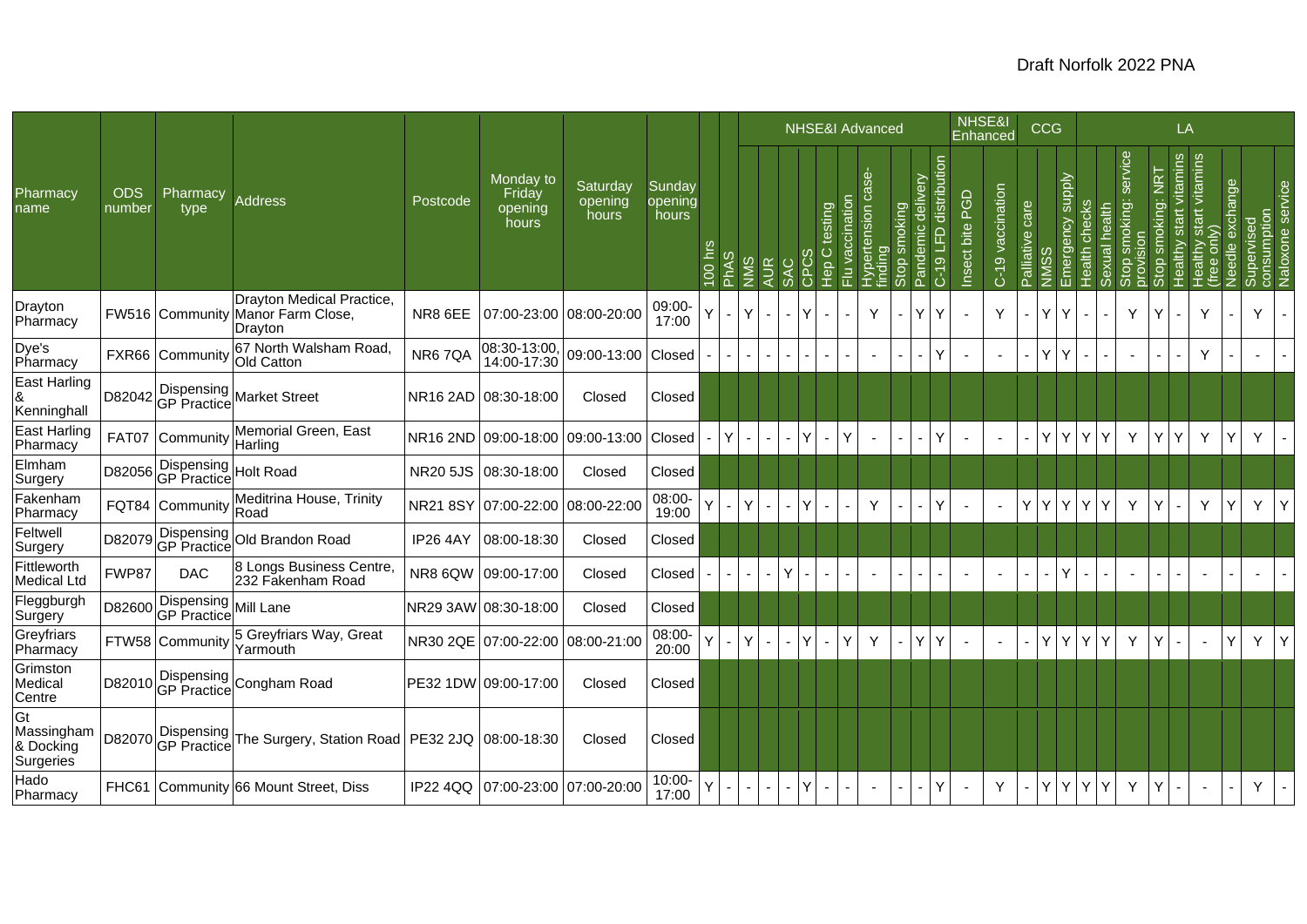|                                  |                      |                                             |                                                             |                     |                                                                   |                              |                            |         |                 |    |            |                                     |                 |                                 | <b>NHSE&amp;I Advanced</b> |                      |                                          | NHSE&I                    | Enhanced         |                 | CCG |                                             |                    |                                   |                                    | LA                          |                                   |                                  |             |                  |
|----------------------------------|----------------------|---------------------------------------------|-------------------------------------------------------------|---------------------|-------------------------------------------------------------------|------------------------------|----------------------------|---------|-----------------|----|------------|-------------------------------------|-----------------|---------------------------------|----------------------------|----------------------|------------------------------------------|---------------------------|------------------|-----------------|-----|---------------------------------------------|--------------------|-----------------------------------|------------------------------------|-----------------------------|-----------------------------------|----------------------------------|-------------|------------------|
| Pharmacy<br>name                 | <b>ODS</b><br>number | Pharmacy<br>type                            | <b>Address</b>                                              | Postcode            | Monday to<br>Friday<br>opening<br>hours                           | Saturday<br>opening<br>hours | Sunday<br>opening<br>hours | 100 hrs | w<br><b>PhA</b> | ທ່ | <b>AUR</b> | testing<br>$\circ$<br>$\frac{6}{5}$ | Flu vaccination | 9S<br>$\overline{5}$<br>ertensi | moking<br>Stop             | elivery<br>O<br>emic | distribution<br>$\overline{a}$<br>$C-19$ | <b>PGD</b><br>Insect bite | C-19 vaccination | Palliative care | NMS | <b>Ziddns</b><br>Health checks<br>Emergency | alth<br>ይ<br>exual | service<br>king:<br>혿<br>$\delta$ | Ξ<br>ioking:<br>ळ<br>$\Omega$<br>M | vitamins<br>start<br>ealthy | start vitamins<br>only)<br>ealthy | exchange<br>Supervised<br>Needle | consumption | Naloxone service |
| Halls The<br>Chemist             |                      | FWH40 Community                             | 85 Saddlebow Road,<br>South Lynn                            | <b>PE30 5BH</b>     | 09:00-18:30 09:00-13:00 Closed                                    |                              |                            |         |                 | Y  |            | $\overline{\phantom{0}}$            | Υ               |                                 | $\blacksquare$             |                      | Y                                        |                           |                  |                 | Y   | Y                                           |                    | $\overline{\phantom{a}}$          |                                    |                             | $\overline{\phantom{a}}$          | Υ                                | Y           | Y                |
| Harleston<br>Medical<br>Practice | D82084               |                                             | Dispensing<br>GP Practice Bullock Fair Close                | <b>IP20 0DS</b>     | 08:30-13:00<br>14:00-18:30<br>(Evening<br>Clinic 18:30-<br>20:30) | Closed                       | Closed                     |         |                 |    |            |                                     |                 |                                 |                            |                      |                                          |                           |                  |                 |     |                                             |                    |                                   |                                    |                             |                                   |                                  |             |                  |
| Heacham<br>Group<br>Practice     | D82027               | GP Practice Practice                        | Dispensing 45 Heacham Group                                 | <b>PE317EX</b>      | 09:00-12:00<br>14:00-17:00                                        | Closed                       | Closed                     |         |                 |    |            |                                     |                 |                                 |                            |                      |                                          |                           |                  |                 |     |                                             |                    |                                   |                                    |                             |                                   |                                  |             |                  |
| Heathgate<br>Medical<br>Practice | D82078               | Dispensing The Street<br><b>GP</b> Practice |                                                             | <b>NR147JT</b>      | 08:00-18:00                                                       | Closed                       | Closed                     |         |                 |    |            |                                     |                 |                                 |                            |                      |                                          |                           |                  |                 |     |                                             |                    |                                   |                                    |                             |                                   |                                  |             |                  |
| Hingham<br>Surgery               | D82085               | GP Practice                                 | Dispensing 26-28 Hardingham Street                          | NR9 4JB             | 0800-18:30                                                        | Closed                       | Closed                     |         |                 |    |            |                                     |                 |                                 |                            |                      |                                          |                           |                  |                 |     |                                             |                    |                                   |                                    |                             |                                   |                                  |             |                  |
| <b>Holt Medical</b><br>Practice  | D82001               |                                             | Dispensing Kelling Hospital, Old<br>GP Practice Cromer Road |                     | NR25 6QA 08:00-18:30                                              | Closed                       | Closed                     |         |                 |    |            |                                     |                 |                                 |                            |                      |                                          |                           |                  |                 |     |                                             |                    |                                   |                                    |                             |                                   |                                  |             |                  |
| Hopton<br>Pharmacy               |                      | FKA86 Community                             | 1 Warren Road, Hopton on<br>Sea                             |                     | NR31 9BN 09:00-18:00 09:00-13:00                                  |                              | Closed                     |         | Y               | Y  |            |                                     | Y               | Υ                               |                            | Y                    |                                          |                           |                  |                 | Y   | Y.<br>Y                                     |                    | Y                                 | Y                                  |                             | $\overline{\phantom{a}}$          |                                  | Y           |                  |
| Hoveton &<br>Wroxham             | D82025               |                                             | Dispensing<br>GP Practice Stalham Road                      |                     | NR12 8DU 08:30-18:00                                              | Closed                       | Closed                     |         |                 |    |            |                                     |                 |                                 |                            |                      |                                          |                           |                  |                 |     |                                             |                    |                                   |                                    |                             |                                   |                                  |             |                  |
| Howdale<br>Surgery               |                      |                                             | D82068 Dispensing Howdale Road                              | <b>PE38 9AF</b>     | 09:00-18:30                                                       | Closed                       | Closed                     |         |                 |    |            |                                     |                 |                                 |                            |                      |                                          |                           |                  |                 |     |                                             |                    |                                   |                                    |                             |                                   |                                  |             |                  |
| Hunt's<br>Pharmacy               |                      | FVQ71 Community                             | 205 Plumstead Road,<br>Norwich                              | NR14AB              |                                                                   | 09:00-17:30 09:00-13:00      | Closed                     |         |                 | Y  |            | $\blacksquare$                      |                 | Y                               |                            |                      | Y                                        |                           | Y                |                 | Y   | Y.<br>Y                                     |                    | Y                                 | Y                                  |                             | $\overline{\phantom{a}}$          | Y                                | Y           | Y                |
| Hurn<br>Chemist                  |                      | FEN53 Community                             | 143 Unthank Road,<br>Norwich                                | NR <sub>2</sub> 2PE |                                                                   | 09:00-18:30 09:00-17:30      | Closed                     |         |                 | Y  |            | ÷.                                  | Y               |                                 | ÷.                         |                      | Ý                                        |                           | ÷.               | Y               | YY  | Y.                                          | Y                  | Y                                 | Y                                  |                             | Y                                 |                                  |             |                  |
| Hurn<br>Chemist Ltd              |                      | FRP25 Community                             | Cringleford Surgery,<br>Cantley Lane, Cringleford           | NR4 6TA             | 08:30-13:00,<br>14:00-18:30                                       | 09:00-13:00 Closed           |                            |         |                 | Y  |            |                                     | Y               | Y                               |                            |                      | Y                                        |                           |                  |                 | Y   | Y.<br>Y                                     |                    | Y                                 | Y                                  |                             | Y                                 |                                  | Y           |                  |
| Jai Chemist                      |                      | FLG23 Community                             | 65 High Street, King's<br>Lynn                              |                     | PE30 1AY   08:30-17:15   09:00-15:00   Closed                     |                              |                            |         |                 | Y  |            |                                     |                 |                                 |                            |                      | Y                                        |                           |                  |                 | Y.  | Y                                           |                    |                                   | Y                                  |                             | Y                                 |                                  | Y           |                  |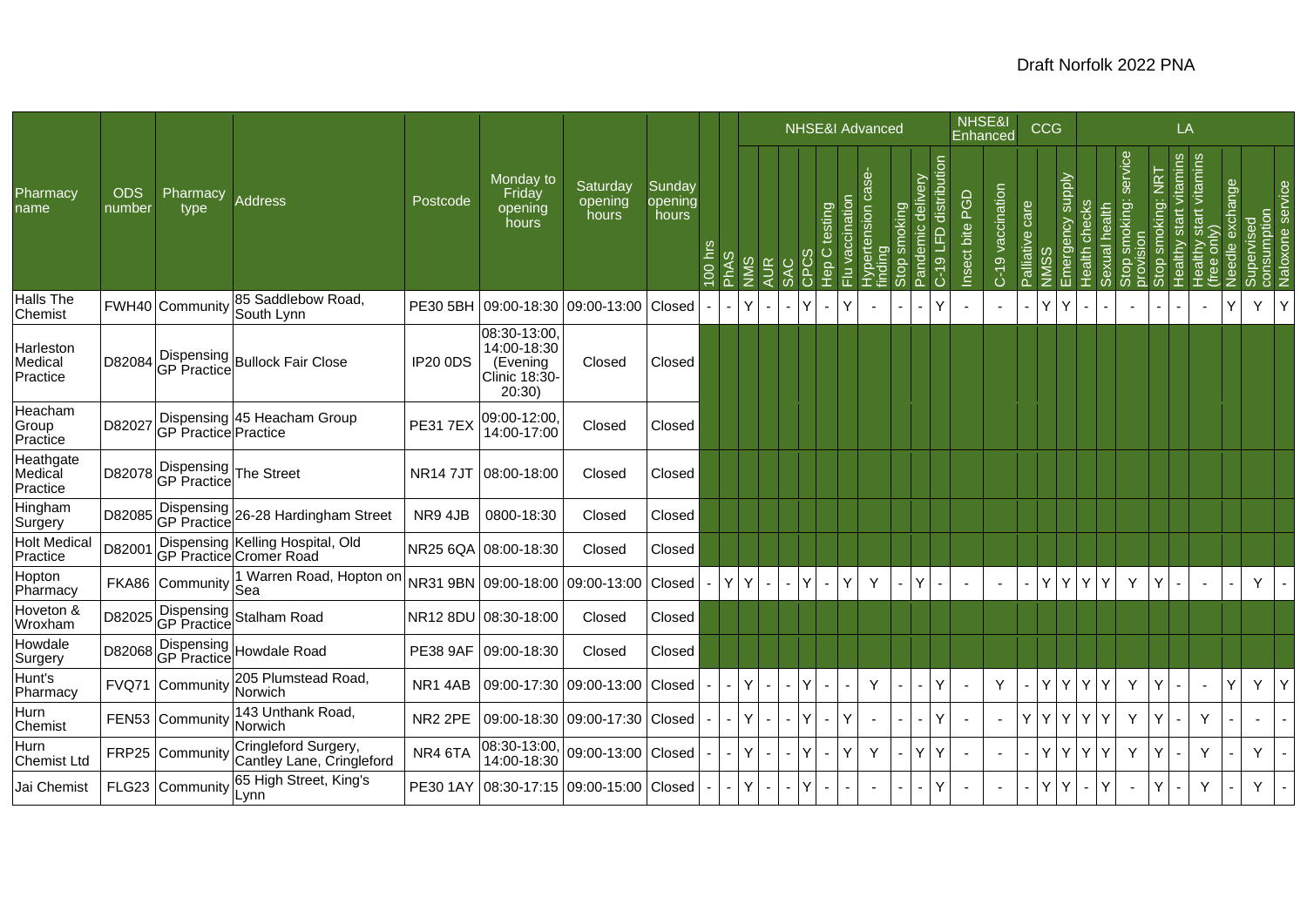|                                                     |                      |                    |                                                           |                     |                                         |                              |                            |            |                             |     |                |     |     | <b>NHSE&amp;I Advanced</b>                                |                                     |              |            |                                                     | NHSE&I             | <b>Enhanced</b>  |                 | <b>CCG</b> |                                                   |                |                    |                                    | LA                                    |                                        |                        |                           |                  |
|-----------------------------------------------------|----------------------|--------------------|-----------------------------------------------------------|---------------------|-----------------------------------------|------------------------------|----------------------------|------------|-----------------------------|-----|----------------|-----|-----|-----------------------------------------------------------|-------------------------------------|--------------|------------|-----------------------------------------------------|--------------------|------------------|-----------------|------------|---------------------------------------------------|----------------|--------------------|------------------------------------|---------------------------------------|----------------------------------------|------------------------|---------------------------|------------------|
| Pharmacy<br>name                                    | <b>ODS</b><br>number | Pharmacy<br>type   | <b>Address</b>                                            | Postcode            | Monday to<br>Friday<br>opening<br>hours | Saturday<br>opening<br>hours | Sunday<br>opening<br>hours | hrs<br>001 | ဖာ<br><b>A<sub>r</sub>q</b> | SMN | <b>AUR</b>     | SAC |     | vaccination<br>testing<br>$\circ$<br><b>O</b><br>Hep<br>룬 | 9S<br>rtension<br>Hypert<br>finding | smoking<br>Ö | ivery<br>Ō | distribution<br>emic<br>$\Xi$<br>$\frac{6}{5}$<br>ڻ | PGD<br>Insect bite | C-19 vaccination | Palliative care | SSMN       | Emergency supply<br>checks<br>Health <sup>(</sup> | health<br>kual | service<br>noking: | $\frac{2}{5}$<br>king:<br>$\Omega$ | vitamins<br>$\frac{1}{100}$<br>ealthy | start vitamins<br>ONIN)<br>ealthy<br>Φ | exchange<br>eedle<br>z | consumption<br>Supervised | Naloxone service |
| Kelling<br>Pharmacy                                 |                      |                    | Holt Medical Practice, Old<br>FWK09 Community Cromer Road | <b>NR25 6QA</b>     | 08:30-18:30                             | Closed                       | Closed                     |            | Y                           |     |                |     |     |                                                           |                                     |              |            | Υ                                                   |                    |                  |                 | Y          | Υ                                                 | Υ              | Y                  | Υ                                  |                                       | Y                                      |                        |                           |                  |
| Key<br><b>Chemists</b>                              |                      | FGV20 Community    | 44 Sutton Road,<br><b>Terrington St Clement</b>           | <b>PE34 4PQ</b>     | 09:00-12:30<br>14:00-18:30              | Closed                       | Closed                     |            | Y                           | Y   |                |     |     |                                                           | $\sim$                              |              |            | Ý                                                   |                    |                  |                 | Y          | Y                                                 |                | ä,                 |                                    |                                       |                                        |                        |                           |                  |
| Lawns<br>Medical<br>Practice                        | D82022               | GP Practice Street | Dispensing Health Centre, Mount                           | <b>IP22 4WG</b>     | 08:30-18:30                             | Closed                       | Closed                     |            |                             |     |                |     |     |                                                           |                                     |              |            |                                                     |                    |                  |                 |            |                                                   |                |                    |                                    |                                       |                                        |                        |                           |                  |
| Lime<br>Pharmacy                                    |                      | FP870 Community    | Grove Surgery, Grove<br>Lane, Thetford                    | <b>IP24 2HY</b>     | 07:30-23:00                             | 08:00-20:30                  | 08:00-<br>18:00            |            |                             | Y   |                |     | l Y | Y<br>$\overline{\phantom{0}}$                             | Y                                   | Y            |            | Ý                                                   |                    |                  | Y               | Y          | Υ<br>Y                                            | Y              | Y                  | Y                                  |                                       | Y                                      | Υ                      | Y                         | Y                |
| Lincoln Co-<br>Op Chemists   FVM19 Community<br>Ltd |                      |                    | 8 Valentine Road,<br>Hunstanton                           | <b>PE36 5DN</b>     | 08:30-14:00<br>14:30-17:30              | Closed                       | Closed                     |            |                             | Y   |                |     | ΙY  | $\mathbf{r}$                                              |                                     |              |            | Υ                                                   |                    |                  |                 | Y          | YY                                                | Y              | Y                  | Y                                  |                                       | Y                                      | Y                      | Y                         | Y                |
| Lionwood<br>Pharmacy                                |                      | FD424 Community    | 30B Wellesley Ave North,<br>Norwich                       | NR <sub>1</sub> 4NT | 08:30-18:15                             | 09:00-12:00                  | Closed                     |            |                             | Y   | $\blacksquare$ |     | ΙY  | $\sim$                                                    | Y                                   |              |            | Y                                                   |                    |                  |                 | Y.<br>Y    |                                                   |                | $\sim$             |                                    |                                       |                                        |                        |                           |                  |
| Litcham<br>Health<br>Centre                         | D82049               |                    | Dispensing<br>GP Practice Manor Drive                     |                     | PE32 2NW 08:00-18:30                    | Closed                       | Closed                     |            |                             |     |                |     |     |                                                           |                                     |              |            |                                                     |                    |                  |                 |            |                                                   |                |                    |                                    |                                       |                                        |                        |                           |                  |
| Lloyds<br>Pharmacy                                  |                      | FQJ35 Community    | <b>Thetford Forest Retail</b><br>Park, London Road        | <b>IP24 3QL</b>     |                                         | 07:00-23:00 07:00-22:00      | $10:00 -$<br>16:00         | Ý          | Y                           | Y   |                |     |     | Y                                                         | Y                                   |              |            | Ý                                                   |                    |                  |                 | Y          | Y<br>Y                                            | Y              | Y                  | Y                                  | Y                                     |                                        |                        |                           |                  |
| Lloyds<br>Pharmacy                                  |                      | FE814 Community    | Sainsbury's, 1 Brazen<br>Gate, off Queen's Road           | NR1 3RX             | 08:00-20:00 08:00-20:00                 |                              | $10:00 -$<br>16:00         |            |                             |     |                |     |     |                                                           |                                     |              |            | Ý                                                   |                    |                  |                 | Y          | Y<br>Y                                            | Y              | Y                  | Y                                  | Υ                                     | Y                                      |                        | Y                         | Y                |
| Lloyds<br>Pharmacy                                  | FKV43                |                    | Community 6 Market Place, Aylsham                         | <b>NR11 6EH</b>     | 08:30-18:00                             | 09:00-17:30                  | Closed                     |            |                             | Y.  | $\overline{a}$ | Y   |     | $\blacksquare$                                            | $\sim$                              |              |            | Ý                                                   |                    |                  |                 | Y          | Y<br>Y                                            | Y              | Y                  | Y                                  | Υ                                     | Y                                      | Y                      | Y                         | Y                |
| Lloyds<br>Pharmacy                                  |                      | FK248 Community    | The Guiltcross Club,<br>Queen's Square                    |                     | NR17 2AF 08:00-18:00                    | 09:00-13:30,<br>14:00-17:00  | Closed                     |            |                             | Y   |                |     |     | Y                                                         | $\overline{a}$                      |              |            | Ý                                                   |                    |                  |                 | Y          | Y<br>Y                                            | Y              | Y                  | Y                                  | Y                                     |                                        |                        | Y                         | Y                |
| Lloyds<br>Pharmacy                                  |                      | FPF06 Communit     | 7 Church Street,<br>Attleborough                          | <b>NR17 2AH</b>     | 09:00-18:30                             | 09:00-17:30                  | Closed                     |            |                             | Y.  |                | Y   |     | Ÿ                                                         |                                     |              |            | Ý                                                   |                    |                  |                 | Y.         | Y<br>Y                                            | Y              | Y                  | Y                                  | Y                                     |                                        | Y                      | Y                         | Y                |
| Lloyds<br>Pharmacy                                  |                      | FV830 Community    | The Orchard Surgery,<br>Commercial Road                   |                     | NR19 1AE 09:00-17:30 09:00-13:00 Closed |                              |                            |            |                             | Y.  | $\sim$         | YY  |     | $\sim$                                                    | $\sim$                              |              |            | Y                                                   |                    |                  |                 | Y.         | Y<br>Y.                                           | Y              | Y                  | Y                                  | Υ                                     | Y                                      | Y                      | Y                         | Υ                |
| Lloyds<br>Pharmacy                                  |                      |                    | FMK50 Community 2 Chapel Lane, Toftwood                   |                     | NR19 1LD 09:00-18:00 09:00-13:00 Closed |                              |                            |            |                             |     |                | Υ   |     |                                                           |                                     |              |            | Ý                                                   |                    |                  |                 | Y.         | Y<br>Y                                            | Y              | Y                  | Y                                  | Υ                                     | Y                                      |                        |                           |                  |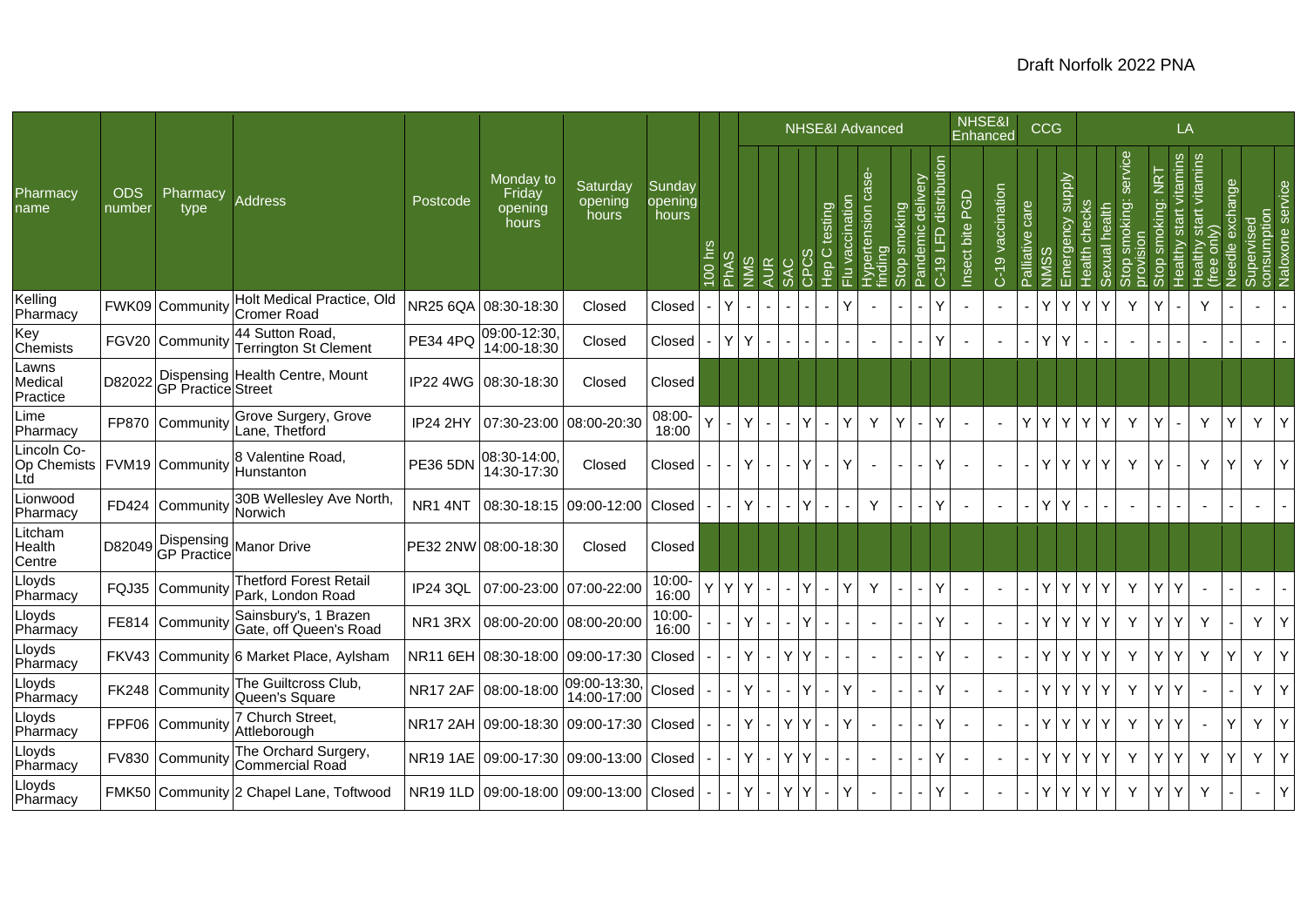|                    |                      |                                     |                                                    |                 |                                         |                                |                            |          |   |               |     |   |                                     |                          | <b>NHSE&amp;I Advanced</b> |                |                         |                                  | NHSE&I<br>Enhanced |                  |                    | CCG                                            |               |          |                    |                                 | LA                          |                                     |                    |                           |              |
|--------------------|----------------------|-------------------------------------|----------------------------------------------------|-----------------|-----------------------------------------|--------------------------------|----------------------------|----------|---|---------------|-----|---|-------------------------------------|--------------------------|----------------------------|----------------|-------------------------|----------------------------------|--------------------|------------------|--------------------|------------------------------------------------|---------------|----------|--------------------|---------------------------------|-----------------------------|-------------------------------------|--------------------|---------------------------|--------------|
| Pharmacy<br>name   | <b>ODS</b><br>number | Pharmacy<br>type                    | <b>Address</b>                                     | Postcode        | Monday to<br>Friday<br>opening<br>hours | Saturday<br>opening<br>hours   | Sunday<br>opening<br>hours | Pic<br>8 |   | $\frac{2}{2}$ | 4UR | Q | testing<br>$\circ$<br>$\frac{6}{5}$ | nation<br>$\mathfrak{g}$ | iensi<br>ာ                 | noking         | delivery<br>emic<br>and | distribution<br>ն<br>5<br>$C-19$ | PGD<br>Insect bite | C-19 vaccination | care<br>Palliative | <b>Addns</b><br><i><u><b>Imergency</b></u></i> | Health checks | 픊<br>len | service<br>moking: | <b>TAI</b><br>king:<br><u>o</u> | vitamins<br>start<br>ealthy | start vitamins<br>$\overline{conv}$ | exchange<br>Veedle | consumption<br>Supervised | Naloxone ser |
| Lloyds<br>Pharmacy | FC679                | Community                           | 22 West End Street,<br>Norwich                     | <b>NR2 4JJ</b>  |                                         | 09:00-18:00 09:00-17:30 Closed |                            |          |   | Y             |     | ٧ |                                     |                          |                            |                |                         | v                                |                    |                  |                    | Y                                              | Y             | Y        | Y                  |                                 | Y                           | Y                                   | Y                  | Y.                        | Y            |
| Lloyds<br>Pharmacy |                      |                                     | FKY73 Community 31 Station Road,                   | <b>NR26 8RF</b> | 09:00-18:00 09:00-17:30 Closed          |                                |                            |          |   | Y             |     | Y |                                     | ٧                        |                            |                | Y                       | Υ                                |                    |                  |                    | Y                                              | Y             | Y        | Y                  |                                 | Y                           |                                     |                    | Y.                        | Y            |
| Lloyds<br>Pharmacy |                      |                                     | FG801 Community 51 Church Street, Cromer           | NR27 9HH        |                                         | 09:00-18:00 09:00-17:30 Closed |                            |          |   | Υ             |     |   |                                     |                          |                            |                |                         |                                  |                    |                  |                    | Y<br>Y                                         | Y             | Y        | Y                  |                                 | Υ                           |                                     |                    |                           |              |
| Lloyds<br>Pharmacy | FCH87                | Community                           | 2 Mandela Close, Oak<br>Street                     | NR3 3BA         | 09:00-18:00                             | Closed                         | Closed                     |          |   | Y             |     | Y |                                     | Y                        | $\blacksquare$             |                |                         | Υ                                |                    |                  |                    | Y                                              | Y             | Y        | Y                  |                                 | Y                           |                                     | Y                  | Y.                        | Y            |
| Lloyds<br>Pharmacy | FXJ07                | Community                           | Caister Medical Centre, 44<br><b>West Road</b>     |                 | NR30 5AQ 08:30-18:00                    | Closed                         | Closed                     |          |   | Y             |     | Y |                                     | Y                        |                            |                |                         | Ý                                |                    |                  |                    | Y                                              | Y             | Y        | Y                  |                                 | Y                           |                                     |                    |                           |              |
| Lloyds<br>Pharmacy |                      | FA056 Community                     | William Frost Way,<br>Costessey                    | <b>NR5 0JS</b>  | 07:00-23:00 07:00-22:00                 |                                | 10:00-<br>16:00            |          |   |               |     |   |                                     |                          |                            |                |                         | Y                                | Y                  |                  | Y                  | Y<br>$\mathsf{Y}$                              | $\mathsf{Y}$  | Y        | Y                  |                                 | Υ                           | Y                                   |                    | Y.                        | Y            |
| Lloyds<br>Pharmacy | <b>FKJ25</b>         | Community                           | 42 Earlham West Centre<br><b>West Earlham</b>      | NR5 8AD         |                                         | 09:00-18:00 09:00-17:30        | Closed                     |          |   | Y             |     | Y | Y                                   | Y                        |                            |                |                         | Υ                                |                    |                  |                    | Y<br>Y                                         | Y             | Y        | Y                  |                                 | Y                           | Y                                   | Y                  | Y                         | Y            |
| Lloyds<br>Pharmacy |                      | FLF04 Community                     | 81 Middletons Lane,<br>Hellesdon                   | <b>NR6 5SR</b>  |                                         | 08:45-18:15 08:45-17:30 Closed |                            |          |   | Y             |     | Y |                                     | Y                        | Y                          |                |                         | v                                | Y                  |                  |                    | Y                                              | Y             | Y        | Y                  |                                 | Υ                           | Y                                   | Υ                  | Y.                        | Y            |
| Lloyds<br>Pharmacy |                      | FDC73 Community                     | 94 The Paddocks, Old<br>Catton                     | NR67HS          |                                         | 09:00-18:00 09:00-17:30 Closed |                            |          | Y | Y             |     | Y |                                     |                          |                            |                |                         | Υ                                |                    |                  |                    | Y                                              | Y             | Y        | Y                  |                                 | Υ                           |                                     | Ý                  | Y.                        | Y            |
| Lloyds<br>Pharmacy |                      | FQ856 Communit                      | Sainsbury's, Pound Lane<br>Dussindale Park         | NR7 0SR         | 08:00-22:00 07:30-22:00                 |                                | 10:00-<br>16:00            |          |   | Y             |     |   |                                     | Y                        | Y                          |                |                         | Y                                |                    |                  |                    | Y<br>Y                                         | Y             | Y        | Y                  |                                 | Υ                           |                                     |                    | Y.                        | Y            |
| Lloyds<br>Pharmacy | FDP86                | Community                           | 262 Fakenham Road,<br>Taverham                     | NR8 6AD         |                                         | 09:00-18:00 09:00-17:00        | Closed                     |          | Y | Y             |     | Y | Y                                   | Y                        |                            |                |                         | Υ                                |                    |                  |                    | Y                                              | Y             | Y        | Y                  |                                 | Y                           | Y                                   | Y                  | Y.                        | Y            |
| Lloyds<br>Pharmacy |                      |                                     | FTG38 Community School Road, Drayton               | NR8 6DW         |                                         | 09:00-17:30 09:00-17:00 Closed |                            |          |   | Y             |     | Y | Y                                   | Y                        |                            |                |                         | Y                                |                    |                  |                    | Y.                                             | Y             | Y        | Y                  |                                 | Y                           | Y                                   |                    |                           |              |
| Lloyds<br>Pharmacy |                      | FKW27 Community                     | 1 Priory Court, 43 St<br>Augustine's Way           | <b>PE30 3TE</b> | 09:00-18:00 09:00-13:00 Closed          |                                |                            |          | Y | Y             |     | Y | Y                                   | Y                        |                            |                |                         | Y                                |                    |                  |                    | Y<br>Υ                                         | Y             | Y        | Y                  |                                 | Υ                           | Y                                   |                    | Y.                        | Y            |
| Lloyds<br>Pharmacy |                      | FTE89 Community                     | Hardwick Roundabout,<br>Hardwick Industrial Estate |                 | PE30 4LR 07:00-23:00 07:00-22:00        |                                | 10:00-<br>16:00            |          |   | Y             |     |   | Y<br>$\blacksquare$                 | Y                        | $\blacksquare$             | $\blacksquare$ |                         | Y                                |                    |                  | Y                  | Y                                              | YY            | Y        | Y                  |                                 | Y                           |                                     | Y                  | Y.                        | Y            |
| Long<br>Stratton   | D82037               | Dispensing<br>GP Practice Swan Lane |                                                    |                 | NR15 2UY 08:15-18:00                    | Closed                         | Closed                     |          |   |               |     |   |                                     |                          |                            |                |                         |                                  |                    |                  |                    |                                                |               |          |                    |                                 |                             |                                     |                    |                           |              |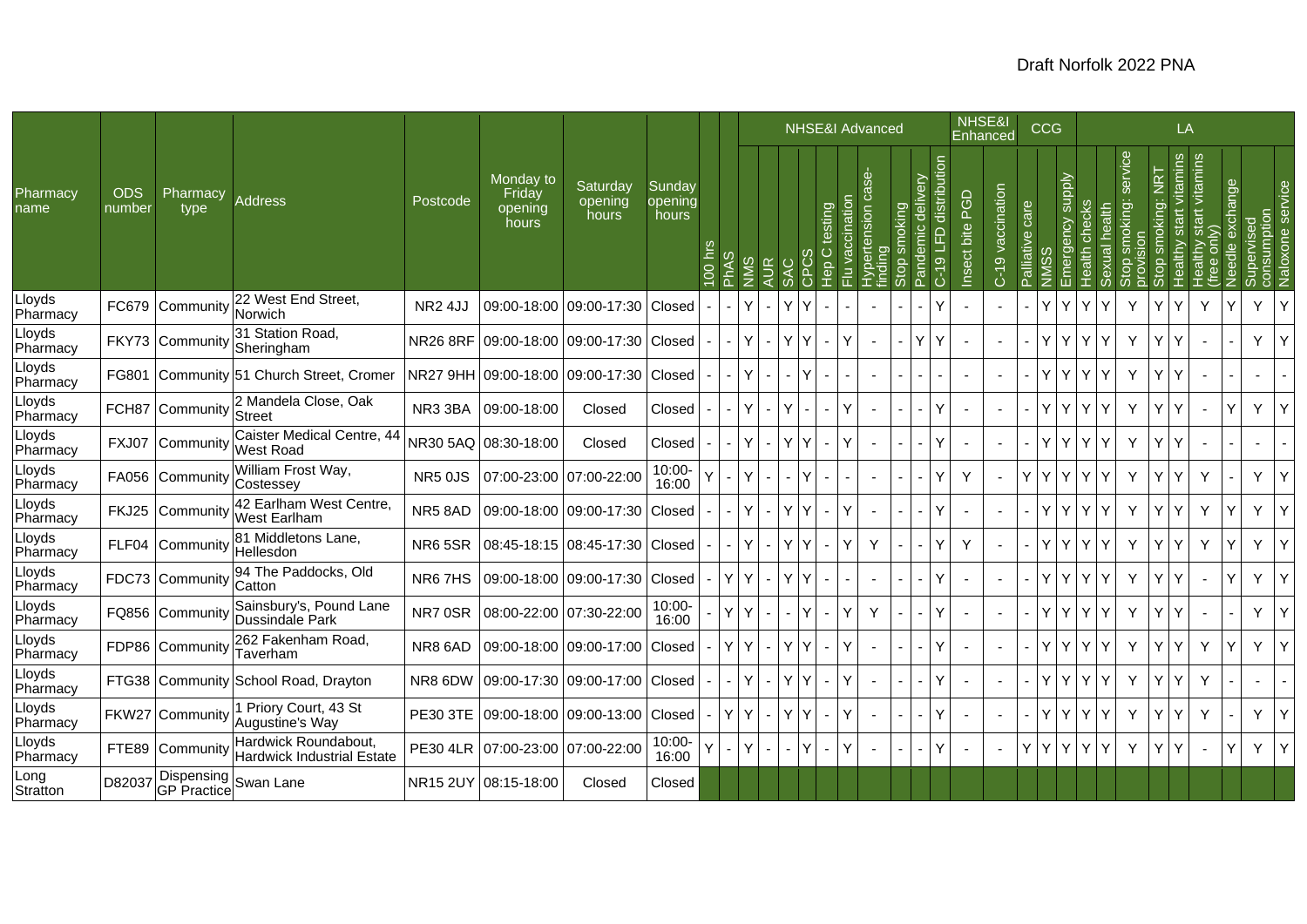|                                                                |                      |                           |                                                    |                 |                                         |                              |                            |                          |             |     |                          |             |                       |                 | <b>NHSE&amp;I Advanced</b>                        |                          |                      |                          | NHSE&I          | Enhanced                 |                 | <b>CCG</b>        |                                   |               |                                         |                                   | LA                        |                                          |                 |                                               |   |
|----------------------------------------------------------------|----------------------|---------------------------|----------------------------------------------------|-----------------|-----------------------------------------|------------------------------|----------------------------|--------------------------|-------------|-----|--------------------------|-------------|-----------------------|-----------------|---------------------------------------------------|--------------------------|----------------------|--------------------------|-----------------|--------------------------|-----------------|-------------------|-----------------------------------|---------------|-----------------------------------------|-----------------------------------|---------------------------|------------------------------------------|-----------------|-----------------------------------------------|---|
| Pharmacy<br>name                                               | <b>ODS</b><br>number | Pharmacy<br>type          | <b>Address</b>                                     | Postcode        | Monday to<br>Friday<br>opening<br>hours | Saturday<br>opening<br>hours | Sunday<br>opening<br>hours | 00 hrs                   | <b>PhAS</b> | NMS | <b>AUR</b><br><b>SAC</b> | $\tilde{c}$ | testing<br>C<br>Hep C | Flu vaccination | <u>ės</u><br>Hypertension <sub>(</sub><br>finding | Stop smoking             | elivery<br>⊃<br>emic | distribution<br>C-19 LFD | Insect bite PGD | C-19 vaccination         | Palliative care | SSMN              | Emergency supply<br>Health checks | Sexual health | service<br>Stop smoking: :<br>provision | $\frac{1}{2}$<br>smoking:<br>Stop | vitamins<br>Healthy start | start vitamins<br>(free only)<br>Healthy | Needle exchange | Supervised<br>consumption<br>Naloxone service |   |
| Medical<br>Partnership                                         |                      |                           |                                                    |                 |                                         |                              |                            |                          |             |     |                          |             |                       |                 |                                                   |                          |                      |                          |                 |                          |                 |                   |                                   |               |                                         |                                   |                           |                                          |                 |                                               |   |
| Ludham and<br>Stalham<br>Green<br>Surgeries                    | D82028               |                           | Staithe Road                                       | <b>NR29 5AB</b> | 08:30-18:00<br>18:30-19:30              | Closed                       | Closed                     |                          |             |     |                          |             |                       |                 |                                                   |                          |                      |                          |                 |                          |                 |                   |                                   |               |                                         |                                   |                           |                                          |                 |                                               |   |
| Magdalen<br>Pharmacy                                           |                      | FK795 Community           | 77 Magdalen Way,<br>Gorleston-on-Sea               | <b>NR317AA</b>  | 08:30-18:30 08:30-17:00                 |                              | Closed                     |                          |             | Y   | $\blacksquare$           | Y           | $\sim$                | Y               | Y                                                 |                          |                      | Y                        | $\blacksquare$  | $\overline{\phantom{a}}$ |                 | YY                | Y I                               | Y             | Y                                       | Y                                 | Y                         | $\blacksquare$                           | Y               | Y                                             | Υ |
| Manor Farm<br>Medical<br>Centre,<br>Swaffham                   | D82065               |                           | Dispensing<br>GP Practice Mangate Street           |                 | PE37 7QN 08:30-19:45                    | Closed                       | Closed                     |                          |             |     |                          |             |                       |                 |                                                   |                          |                      |                          |                 |                          |                 |                   |                                   |               |                                         |                                   |                           |                                          |                 |                                               |   |
| Mattishall &<br>Lenwade<br>Surgeries<br>Dr Jones &<br>Partners | D82039               | Dispensing<br>GP Practice | 15 Dereham Road                                    |                 | NR20 3QA 08:30-18:00                    | Closed                       | Closed                     |                          |             |     |                          |             |                       |                 |                                                   |                          |                      |                          |                 |                          |                 |                   |                                   |               |                                         |                                   |                           |                                          |                 |                                               |   |
| Mattishall<br>Pharmacy                                         |                      | FKH35 Community           | 15 Dereham Road,<br>Mattishall                     | <b>NR20 3QA</b> | 08:30-13:00<br>14:00-18:30              | Closed                       | Closed                     |                          | Y           | Y   | $\blacksquare$           | Y           | $\sim$                | Y               | Y                                                 |                          |                      | Y                        | ÷,              | $\blacksquare$           |                 | YY                | Y.                                | Y             | Y                                       | Y                                 |                           | Y                                        |                 | $\blacksquare$                                |   |
| Morrisons<br>Pharmacy                                          |                      | FH304 Out of Tow          | 4 Albion Way, Riverside<br>Retail Park             | NR11WU          | 08:30-20:00 08:00-19:00                 |                              | 10:00-<br>16:00            |                          |             | v   | $\overline{a}$           |             |                       | Ý               |                                                   |                          |                      | Ý                        |                 | $\blacksquare$           |                 | Y<br>$\mathsf{Y}$ | Y.                                | Y             | Υ                                       | Y                                 |                           | Y                                        | Y               | Y                                             |   |
| Motts<br>Pharmacy                                              |                      |                           | FM388 Community Market Place, Reepham              | <b>NR10 4JJ</b> | 09:00-18:00 09:00-17:00                 |                              | Closed                     |                          | Υ           |     | $\blacksquare$           |             |                       | Y               |                                                   |                          |                      | Y                        |                 |                          |                 | YY                | Y l                               | Y             | Y                                       | Y                                 |                           | Y                                        |                 |                                               |   |
| Mundesley<br>Medical<br>Centre                                 | D82053               |                           | Dispensing<br>GP Practice Munhaven Close           |                 | NR11 8AR 08:30-17:30                    | Closed                       | Closed                     |                          |             |     |                          |             |                       |                 |                                                   |                          |                      |                          |                 |                          |                 |                   |                                   |               |                                         |                                   |                           |                                          |                 |                                               |   |
| Natural<br>Health<br>Pharmacy                                  |                      | FTF42 Community           | 117F Ipswich Road,<br>Norwich                      | NR4 6LD         | 09:00-13:00,<br>14:00-18:00             | 09:00-13:00 Closed           |                            | $\overline{\phantom{a}}$ | Y           | Y   | $\sim$                   | ΙY          | $\sim$                | Y               | Y                                                 | $\overline{\phantom{a}}$ |                      | Y                        |                 |                          | $\blacksquare$  | YY                |                                   | YY            | Y                                       | Y                                 |                           | Y                                        | Y               | Y                                             |   |
| North<br>Walsham<br>Pharmacy                                   |                      | FN670 Community           | <b>Birchwood Medical</b><br>Practice, 20 Park Lane |                 | NR28 0BQ 08:00-22:30 08:00-22:00        |                              | 08:00-<br>20:30            | Y                        |             | Y.  | $\blacksquare$           | lΥ          | $\sim$                |                 | Y                                                 | $\overline{\phantom{a}}$ |                      | Y                        |                 |                          | Y.              | Y Y Y Y           |                                   |               | Y                                       | Y                                 |                           | Y                                        | Y               | Y                                             |   |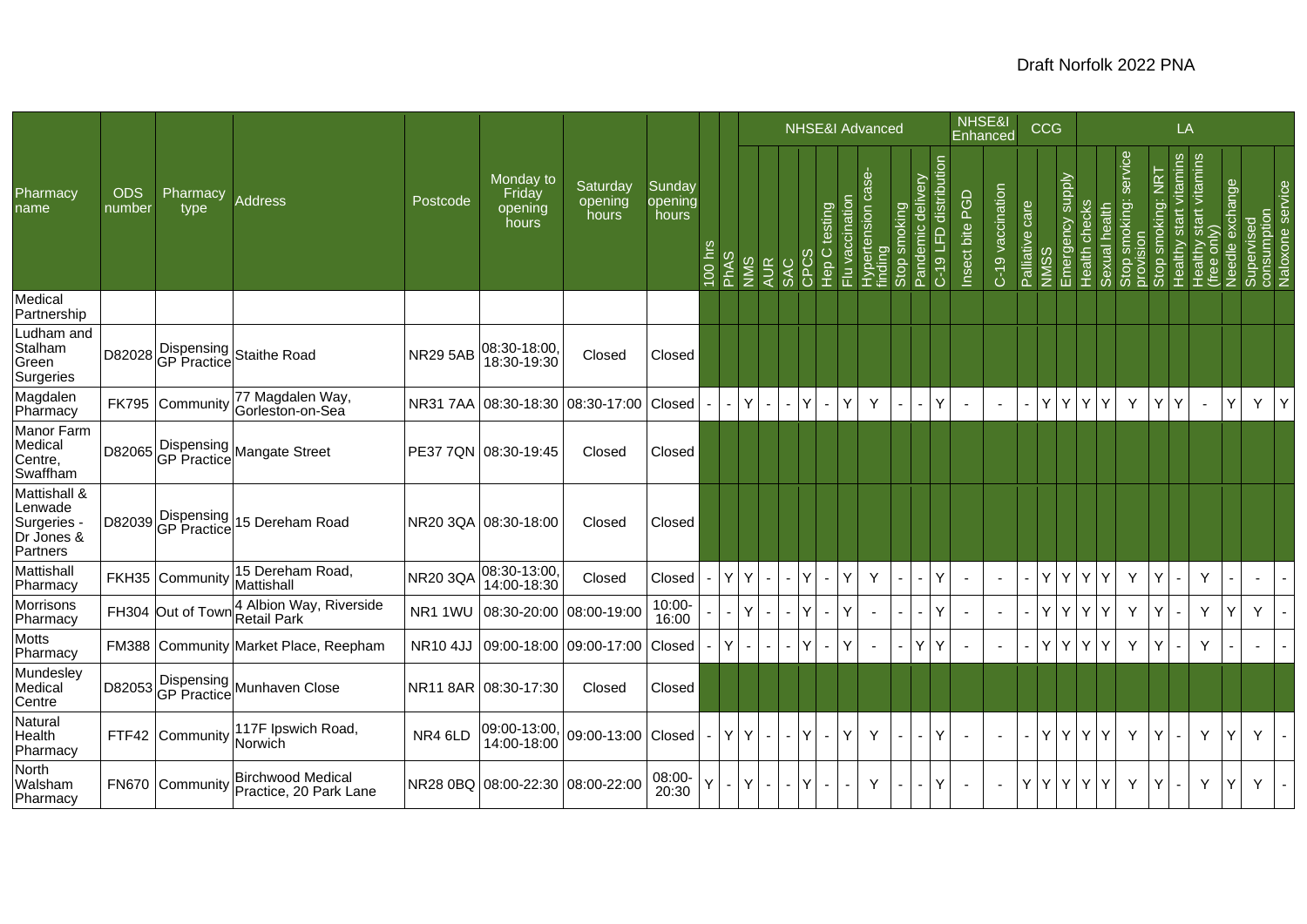|                                                  |                      |                           |                                        |                 |                                         |                              |                            |        |      |     |                |      |                                   |                 | <b>NHSE&amp;I Advanced</b>                    |              |                      |                            | NHSE&I<br>Enhanced       |                          |                 | <b>CCG</b>  |                                             |               |                                            |                                 | LA                        |                                                   |                 |                           |                  |
|--------------------------------------------------|----------------------|---------------------------|----------------------------------------|-----------------|-----------------------------------------|------------------------------|----------------------------|--------|------|-----|----------------|------|-----------------------------------|-----------------|-----------------------------------------------|--------------|----------------------|----------------------------|--------------------------|--------------------------|-----------------|-------------|---------------------------------------------|---------------|--------------------------------------------|---------------------------------|---------------------------|---------------------------------------------------|-----------------|---------------------------|------------------|
| Pharmacy<br>name                                 | <b>ODS</b><br>number | Pharmacy<br>type          | <b>Address</b>                         | Postcode        | Monday to<br>Friday<br>opening<br>hours | Saturday<br>opening<br>hours | Sunday<br>opening<br>hours | 00 hrs | PhAS | NMS | <b>AUR</b>     | CPC: | testing<br>$\circ$<br>ー<br>上<br>エ | Flu vaccination | <b>se</b><br>ලී<br>Hypertension of<br>finding | Stop smoking | divery<br>ਹ<br>lemic | LFD distribution<br>$C-19$ | PGD<br>Insect bite       | C-19 vaccination         | Palliative care | <b>NMSS</b> | <b>Supply</b><br>Health checks<br>Emergency | Sexual health | service<br>smoking:<br>Stop smo<br>oms qob | $\overline{2}$<br>Stop smoking: | vitamins<br>Healthy start | start vitamins<br>e only)<br>Healthy<br>(free onl | Needle exchange | Supervised<br>consumption | Naloxone service |
| Old Mill and<br>Millgates<br>Medical<br>Practice | D82036               |                           | Dispensing<br>GP Practice Hardley Road | <b>NR147FA</b>  | 08:00-13:00,<br>14:00-18:00             | Closed                       | Closed                     |        |      |     |                |      |                                   |                 |                                               |              |                      |                            |                          |                          |                 |             |                                             |               |                                            |                                 |                           |                                                   |                 |                           |                  |
| One<br>Pharmacy                                  | FHR55                | <b>DSP</b>                | 28 Curtis Road, Norwich                | NR6 6RB         | 09:00-17:00                             | Closed                       | Closed                     |        |      | Y   |                |      |                                   |                 | $\overline{\phantom{a}}$                      |              |                      | Y                          |                          | $\sim$                   | $\blacksquare$  | Y           | $\blacksquare$                              |               | $\blacksquare$                             |                                 |                           | $\sim$                                            |                 | $\blacksquare$            |                  |
| Online<br>Chemist                                | FGF70                | <b>DSP</b>                | 82 Middleton Road,<br>Gorleston        |                 | NR31 7AH 09:00-17:00                    | Closed                       | Closed                     |        |      | Y   |                |      |                                   | Ý               | Y                                             | Y            |                      | Y                          | Y                        | $\overline{\phantom{a}}$ | $\overline{a}$  | Y           | Y                                           | Y             | Y                                          | Y                               |                           | $\sim$                                            |                 | $\sim$                    |                  |
| Paston<br>Surgery                                | D82066               |                           | Dispensing 9-11 Park Lane              |                 | NR28 0BQ 08:30-18:00                    | Closed                       | Closed                     |        |      |     |                |      |                                   |                 |                                               |              |                      |                            |                          |                          |                 |             |                                             |               |                                            |                                 |                           |                                                   |                 |                           |                  |
| Pharmacyex<br>prezz                              | FPM72                | <b>DSP</b>                | 183A King Street, Great<br>Yarmouth    |                 | NR30 1LS 09:00-17:00                    | Closed                       | Closed                     |        |      | Y   |                |      |                                   | Υ               | Y                                             | Y            |                      | Y                          | $\overline{\phantom{a}}$ | Y                        |                 | Y<br>l Y    | Y                                           | Y             | Y                                          | Y                               |                           | $\sim$                                            |                 | ÷,                        |                  |
| Pledger<br>Pharmacy<br>Ltd                       | FHJ82                |                           | Community 205 Holt Road, Horsford      | NR10 3DX        | 09:00-13:00,<br>14:15-18:00             | 09:00-13:00 Closed           |                            |        | Y    | Y   | ٠              |      | $\sim$                            | Υ               | Y                                             |              |                      | Y                          |                          | $\blacksquare$           | $\sim$          | Y Y Y       |                                             | Y             | Υ                                          | Y                               | Y                         | $\blacksquare$                                    | $\blacksquare$  | $\blacksquare$            |                  |
| Plowright<br>Medical<br>Centre                   | D82621               | Dispensing<br>GP Practice | Jack Boddy Way                         | <b>PE37 7HJ</b> | 08:30-13:00<br>14:00-18:00              | Closed                       | Closed                     |        |      |     |                |      |                                   |                 |                                               |              |                      |                            |                          |                          |                 |             |                                             |               |                                            |                                 |                           |                                                   |                 |                           |                  |
| Rackheath<br>Pharmacy                            | <b>FAV25</b>         | Community                 | 1 Bernard Close,<br>Rackheath          | <b>NR136QS</b>  | 09:00-18:00                             | 09:00-13:00                  | Closed                     |        | Y    | Y   | $\blacksquare$ | Y    |                                   | Υ               | Y                                             |              |                      | Y                          | $\overline{\phantom{a}}$ | $\blacksquare$           |                 | Y           | Y.                                          | Y             | Y                                          | Y                               |                           | $\sim$                                            |                 | Y                         |                  |
| Rainbow<br>Pharmacy                              |                      | FE205 Community           | Langley Road, South<br>Wootton         |                 | PE30 3UG 09:00-18:00 09:00-18:00 Closed |                              |                            |        |      | Y   | $\blacksquare$ |      |                                   | Y               |                                               |              |                      | Y                          |                          |                          |                 | Y           | Y                                           | Y             | Y                                          | Y                               |                           | Y                                                 | Ý               | Y                         |                  |
| Reepham &<br>Aylsham<br>Medical<br>Practice      | D82030               |                           | Dispensing<br>GP Practice The Surgery  |                 | NR10 4QT 08:30-18:00                    | Closed                       | Closed                     |        |      |     |                |      |                                   |                 |                                               |              |                      |                            |                          |                          |                 |             |                                             |               |                                            |                                 |                           |                                                   |                 |                           |                  |
| Roundwell<br>Medical<br>Centre                   | D82023               |                           | Dispensing 25-27 Dr Torrens Way        | NR5 0GB         | 08:00-13:00<br>14:00-18:00              | Closed                       | Closed                     |        |      |     |                |      |                                   |                 |                                               |              |                      |                            |                          |                          |                 |             |                                             |               |                                            |                                 |                           |                                                   |                 |                           |                  |
| Roundwell<br>Pharmacy                            |                      | FX253 Community Costessey | 27 Dr Torrens Way, Old                 | NR5 0GB         | 07:00-23:00 07:00-19:00                 |                              | 07:00-<br>15:00            | Ý      |      |     |                |      |                                   | Υ               | Y                                             | Y            |                      | Y                          |                          | Y                        |                 | Y           | Y                                           | Y             | Υ                                          | Y                               |                           | Υ                                                 | Υ               | Y                         | Y                |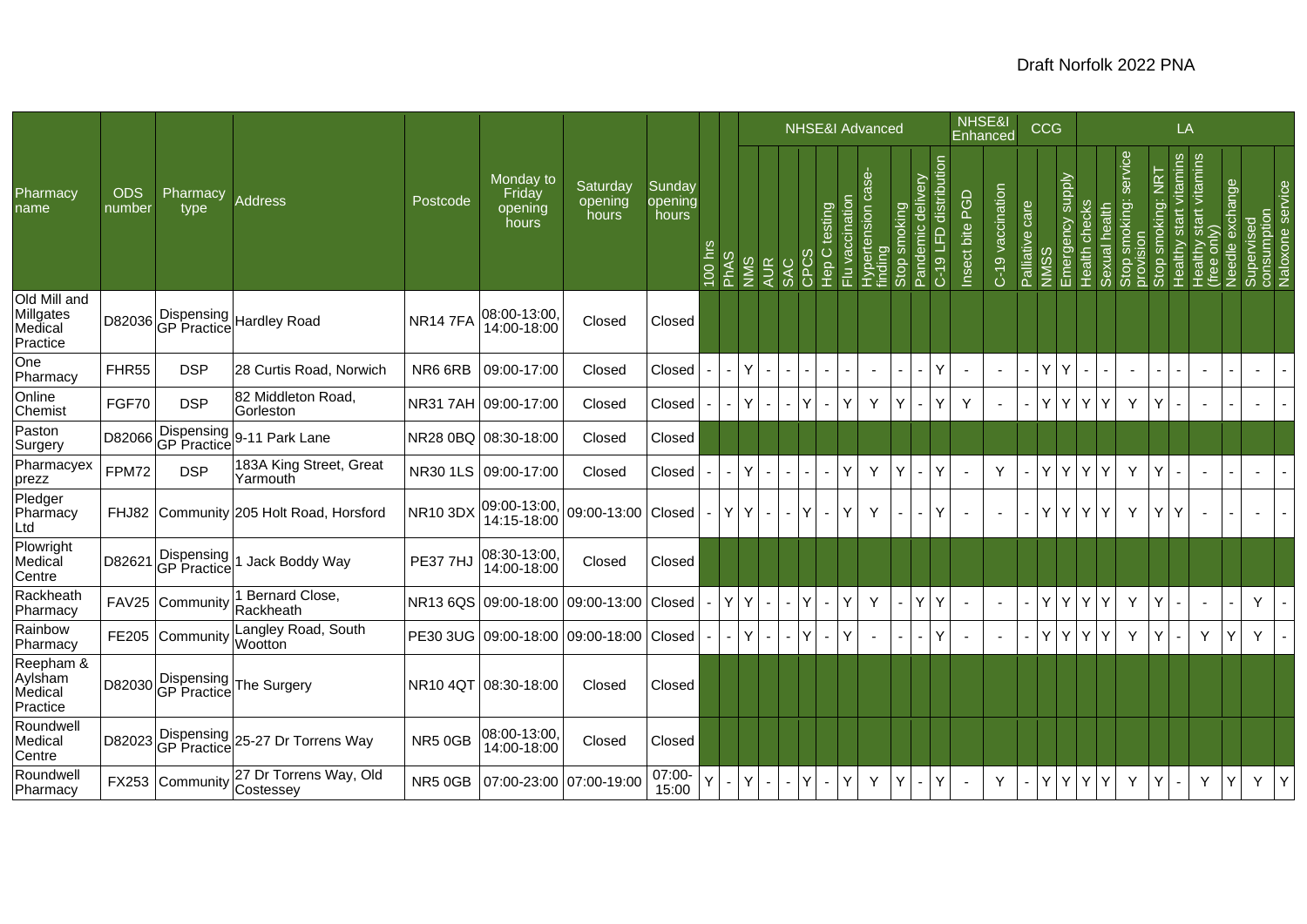|                                                        |                      |                                  |                                                          |                 |                                         |                              |                            |           |      |            |                          |              |                                  |                 | <b>NHSE&amp;I Advanced</b>         |                          |                              |                                  | NHSE&I<br>Enhanced |                  |                 | <b>CCG</b>                      |                |                   |                                              |                                       | LA                                  |                                            |                 |                                               |
|--------------------------------------------------------|----------------------|----------------------------------|----------------------------------------------------------|-----------------|-----------------------------------------|------------------------------|----------------------------|-----------|------|------------|--------------------------|--------------|----------------------------------|-----------------|------------------------------------|--------------------------|------------------------------|----------------------------------|--------------------|------------------|-----------------|---------------------------------|----------------|-------------------|----------------------------------------------|---------------------------------------|-------------------------------------|--------------------------------------------|-----------------|-----------------------------------------------|
| Pharmacy<br>name                                       | <b>ODS</b><br>number | Pharmacy<br>type                 | Address                                                  | Postcode        | Monday to<br>Friday<br>opening<br>hours | Saturday<br>opening<br>hours | Sundav<br>opening<br>hours | $100$ hrs | PhAS | <b>NMS</b> | <b>AUR</b><br>SAC        | <b>P</b>     | testing<br>$\circ$<br>-<br><br>上 | Flu vaccination | case-<br>Hypertension o<br>finding | Stop smoking             | elivery<br>ਠ<br>emic<br>Pand | distribution<br>ն<br>5<br>$C-19$ | PGD<br>Insect bite | C-19 vaccination | Palliative care | Emergency supply<br><b>NMSS</b> | Health checks  | exual health<br>ഗ | service<br>smoking:<br>Stop smo<br>provision | <b>NRT</b><br>smoking:<br><b>Stop</b> | vitamins<br>$\frac{1}{1}$<br>Vullee | start vitamins<br>only)<br>Healthy<br>(fre | Needle exchange | Supervised<br>consumption<br>Naloxone service |
| Roys<br>Pharmacy<br>(Wroxham<br>$\dot{\mathsf{L}}$ td) |                      | FRP54 Community                  | Forge House, Station<br>Road                             |                 | NR12 8DB 09:00-18:00 09:00-17:30        |                              | 10:30-<br>14:30            |           |      |            | $\blacksquare$           | Y            |                                  | Y               | Υ                                  |                          |                              | Y                                | Y                  |                  |                 | YY                              | $\blacksquare$ |                   | Y                                            | Y                                     |                                     | Y                                          | Y               |                                               |
| School Lane<br>Pharmacy                                |                      | FHW56 Community                  | School Lane Surgery,<br>School Lane, Thetford            | <b>IP24 2AG</b> | 08:30-18:00 09:00-14:00                 |                              | Closed                     |           |      |            | $\blacksquare$           | Y            |                                  |                 | Y                                  |                          |                              | Y                                |                    | $\blacksquare$   |                 | YY                              | Y              | Y                 | Y                                            | Y                                     |                                     | $\overline{\phantom{a}}$                   |                 |                                               |
| Sheringham<br>Medical<br>Practice                      | D82005               |                                  | Dispensing The Health Centre,<br>GP Practice Cromer Road |                 | NR26 8RT 08:00-18:30                    | Closed                       | Closed                     |           |      |            |                          |              |                                  |                 |                                    |                          |                              |                                  |                    |                  |                 |                                 |                |                   |                                              |                                       |                                     |                                            |                 |                                               |
| Shipdham<br>Surgery                                    | D82100               |                                  | Dispensing<br>GP Practice Chapel Street                  | <b>IP25 7LA</b> | 08:00-18:30                             | Closed                       | Closed                     |           |      |            |                          |              |                                  |                 |                                    |                          |                              |                                  |                    |                  |                 |                                 |                |                   |                                              |                                       |                                     |                                            |                 |                                               |
| Southgates<br>Medical &<br>Surgical<br>Centre          |                      |                                  | D82099 Dispensing 41 Goodwins Road                       |                 | PE30 5QX 08:00-18:30 08:30-11:00 Closed |                              |                            |           |      |            |                          |              |                                  |                 |                                    |                          |                              |                                  |                    |                  |                 |                                 |                |                   |                                              |                                       |                                     |                                            |                 |                                               |
| Spixworth<br>Pharmacy                                  |                      | FRP85 Community                  | 106B Crostwick Lane,<br>Spixworth                        |                 | NR10 3NQ 09:00-17:00 09:00-13:00        |                              | Closed                     |           | Y    |            | $\overline{\phantom{0}}$ | $\checkmark$ |                                  | Y               |                                    |                          |                              | Y                                | Y                  | $\blacksquare$   | $\sim$          | Y<br>$\mathsf{Y}$               | $\blacksquare$ |                   | Y                                            | Y                                     |                                     | $\sim$                                     |                 |                                               |
| St Clement's<br>Surgery                                | D82105               |                                  | Dispensing<br>GP Practice Churchgate Way                 |                 | PE34 4LZ 08:00-18:30                    | Closed                       | Closed                     |           |      |            |                          |              |                                  |                 |                                    |                          |                              |                                  |                    |                  |                 |                                 |                |                   |                                              |                                       |                                     |                                            |                 |                                               |
| Stalham<br>Staithe<br>Surgery                          | D82009               | Dispensing<br><b>GP</b> Practice | Lower Staithe Road                                       |                 | NR12 9BU 08:30-17:30                    | Closed                       | Closed                     |           |      |            |                          |              |                                  |                 |                                    |                          |                              |                                  |                    |                  |                 |                                 |                |                   |                                              |                                       |                                     |                                            |                 |                                               |
| Superdrug<br>Pharmacy                                  |                      | FFG38 Community                  | 12 St Stephens Street,<br>Norwich                        | <b>NR13SA</b>   | 08:30-18:00 09:00-17:30                 |                              | Closed                     |           |      | Υ          | $\blacksquare$           | Y            |                                  |                 |                                    |                          |                              | Y                                | $\blacksquare$     | $\blacksquare$   |                 | YY                              | Y              | Y                 | Y                                            | Y                                     |                                     | Y                                          | Y<br>Y          | Y                                             |
| Superdrug<br>Pharmacy                                  |                      | FCT98 Community                  | 138 High Street,<br>Gorleston-on-Sea                     | <b>NR31 6QX</b> | $ 08:30-17:30 09:00-17:30 $             |                              | Closed                     |           |      | Y          | $\sim$                   | v            |                                  | Y               |                                    |                          |                              | Ý                                |                    |                  |                 | Y<br>l v                        | Y              | Y                 | Y                                            | Y                                     |                                     | Y                                          | Y<br>Y          | Y                                             |
| Tanner<br><b>Street</b><br>Pharmacy                    |                      | FAM13 Community                  | 1 Tanner Court, Tanner<br><b>Street</b>                  | <b>IP24 2BQ</b> | 07:00-23:00 08:00-20:00                 |                              | 10:00-<br>18:00            | Ý         |      |            | $\blacksquare$           | Y            |                                  | Y               |                                    | $\overline{\phantom{a}}$ |                              | Y                                | $\blacksquare$     | $\sim$           | $\sim$          | YYY                             |                | Y                 | Y                                            | Y                                     |                                     | Y                                          | Y<br>Y          | Y                                             |
| Taverham<br>Partnership                                |                      |                                  | D82024 Dispensing Sandy Land                             | NR8 6JR         | 08:30-18:00                             | Closed                       | Closed                     |           |      |            |                          |              |                                  |                 |                                    |                          |                              |                                  |                    |                  |                 |                                 |                |                   |                                              |                                       |                                     |                                            |                 |                                               |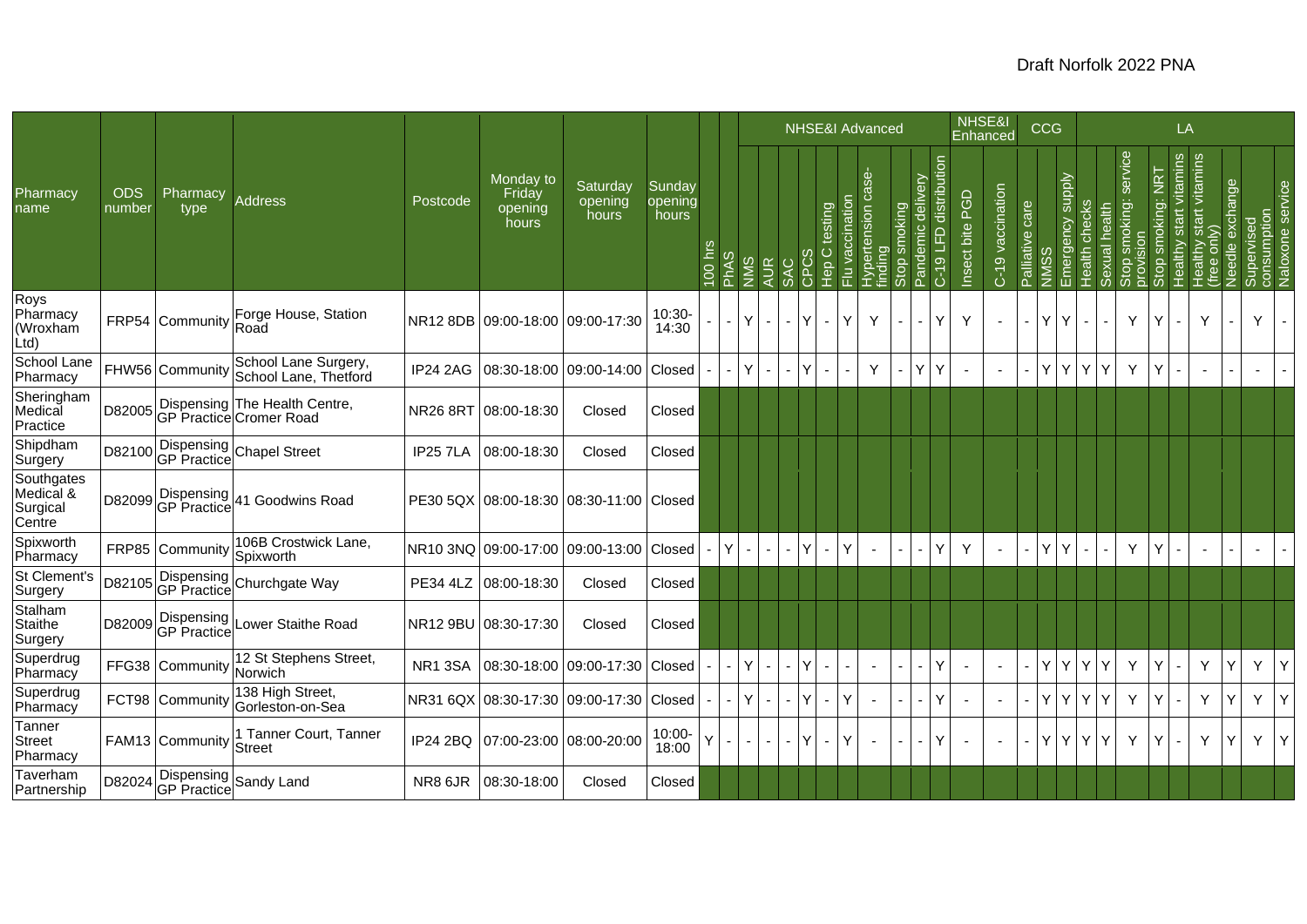|                                          |                      |                                    |                                                             |                                 |                                         |                              |                            |        |                          |                |              |        |      | NHSE&I Advanced                            |                                         |                 |                                  |                       |                 | NHSE&I<br>Enhanced       |                 | CCG      |                                   |                                |                                       |                                       | LA                       |                                                 |                    |                                               |                |
|------------------------------------------|----------------------|------------------------------------|-------------------------------------------------------------|---------------------------------|-----------------------------------------|------------------------------|----------------------------|--------|--------------------------|----------------|--------------|--------|------|--------------------------------------------|-----------------------------------------|-----------------|----------------------------------|-----------------------|-----------------|--------------------------|-----------------|----------|-----------------------------------|--------------------------------|---------------------------------------|---------------------------------------|--------------------------|-------------------------------------------------|--------------------|-----------------------------------------------|----------------|
| Pharmacy<br>name                         | <b>ODS</b><br>number | Pharmacy<br>type                   | Address                                                     | Postcode                        | Monday to<br>Friday<br>opening<br>hours | Saturday<br>opening<br>hours | Sunday<br>opening<br>hours | 00 hrs | <b>PhAS</b>              | NINS           | <b>AUR</b>   | SAC    | CPC: | Flu vaccination<br>testing<br>I-O<br>Hep C | <b>s</b> e<br>Hypertension o<br>finding | smoking<br>Stop | lelivery<br>ਹ<br><b>Pandemic</b> | C-19 LFD distribution | Insect bite PGD | C-19 vaccination         | Palliative care | NINS:    | Emergency supply<br>Health checks | alth<br>은<br>exual<br>$\omega$ | service<br>smoking:<br>Stop<br>provis | <b>NRT</b><br>smoking:<br><b>Stop</b> | Healthy start vitamins   | start vitamins<br>only)<br>Healthy<br>(free onl | exchange<br>Needle | Supervised<br>consumption<br>Naloxone service |                |
| Tesco In-<br>store<br>Pharmacy           | FXX05                | Community                          | Tesco Superstore,<br>Norwich Road                           | <b>IP24 2RL</b>                 | 08:00-20:00 08:00-20:00                 |                              | $10:00 -$<br>16:00         |        | YY                       |                | $\mathbf{r}$ |        | lΥ   | $\checkmark$<br>$\sim$                     | $\sim$                                  |                 |                                  | Υ                     |                 |                          |                 | Y        | Y<br>$\sim$                       | Y                              | Y                                     |                                       |                          |                                                 | v                  |                                               | Y              |
| Tesco In-<br>store<br>Pharmacy           |                      | FPX90 Community                    | Tesco Superstore,<br>Kingston Road                          |                                 | NR19 1WB  08:00-20:00   08:00-20:00     |                              | $10:00 -$<br>16:00         |        | $\overline{\phantom{a}}$ | Y.             | $\sim$       | $-Y$   |      | Y<br>$\sim$                                | $\sim$                                  | $\sim$          |                                  | Υ                     |                 | $\blacksquare$           | Y               | ly ly ly |                                   | Y                              | Y                                     |                                       | $\blacksquare$           |                                                 |                    |                                               | $\overline{a}$ |
| Tesco In-<br>store<br>Pharmacy           |                      |                                    | FEK84 Community Pasteur Road, Southtown                     | <b>NR31</b><br>0 <sub>D</sub> W |                                         | 08:00-22:30 06:30-22:00      | $10:00 -$<br>16:00         |        |                          | Y              |              |        |      |                                            | $\sim$                                  |                 |                                  | Υ                     |                 |                          |                 | Y I      | YY                                | Y                              | Y                                     |                                       | $\overline{\phantom{a}}$ | Y                                               |                    |                                               |                |
| Tesco In-<br>store<br>Pharmacy           | FQP37                | Community                          | Tesco Superstore, Blue<br>Boar Lane                         | NR78AB                          |                                         | 08:00-20:00 08:00-20:00      | $10:00 -$<br>16:00         |        |                          | Y.             | $\sim$       | $\sim$ | IY   | $\blacksquare$                             | $\sim$                                  | ٠               |                                  | Υ                     |                 | $\overline{\phantom{a}}$ |                 | Y I      | YY                                | Y                              | Y                                     |                                       |                          |                                                 |                    |                                               |                |
| The<br>Campingland D82057<br>Surgery     |                      | Dispensing<br>GP Practice Swaffham |                                                             |                                 | PE37 7RD 08:30-18:00                    | Closed                       | Closed                     |        |                          |                |              |        |      |                                            |                                         |                 |                                  |                       |                 |                          |                 |          |                                   |                                |                                       |                                       |                          |                                                 |                    |                                               |                |
| The<br>Fakenham<br>Medical<br>Practice   | D82054               |                                    | Dispensing<br>GP Practice Meditrina House                   |                                 | NR21 8SY 08:00-18:30                    | Closed                       | Closed                     |        |                          |                |              |        |      |                                            |                                         |                 |                                  |                       |                 |                          |                 |          |                                   |                                |                                       |                                       |                          |                                                 |                    |                                               |                |
| The<br>Humbleyard<br>Practice            | D82064               |                                    | Dispensing Cringleford Surgery,<br>GP Practice Cantley Lane | NR4 6TA                         | 08:30-18:30                             | Closed                       | Closed                     |        |                          |                |              |        |      |                                            |                                         |                 |                                  |                       |                 |                          |                 |          |                                   |                                |                                       |                                       |                          |                                                 |                    |                                               |                |
| <b>The Market</b><br>Surgery,<br>Aylsham | D82016               |                                    | Dispensing 26 Norwich Road                                  |                                 | NR11 6BW 07:30-18:30                    | Closed                       | Closed                     |        |                          |                |              |        |      |                                            |                                         |                 |                                  |                       |                 |                          |                 |          |                                   |                                |                                       |                                       |                          |                                                 |                    |                                               |                |
| The Parish<br>Fields<br>Practice         | D82031               |                                    | Dispensing<br>GP Practice The Health Centre                 |                                 | IP22 4WG 08:30-18:30                    | Closed                       | Closed                     |        |                          |                |              |        |      |                                            |                                         |                 |                                  |                       |                 |                          |                 |          |                                   |                                |                                       |                                       |                          |                                                 |                    |                                               |                |
| Theatre<br>Royal<br>Pharmacy             |                      | FCW27 Community                    | 27 Theatre Street,<br>Dereham                               |                                 | NR19 2EN 07:00-22:00 07:00-22:00        |                              | 08:00-<br>18:00            |        | $\blacksquare$           | Y <sub>1</sub> | $\sim$       | $- Y $ |      | $\sim$                                     | Y                                       | Y.              | $\blacksquare$                   | Y                     |                 |                          |                 | YYYYY    |                                   |                                | Y                                     | Y                                     | $\blacksquare$           |                                                 | Υ                  | $Y -$                                         | Y.             |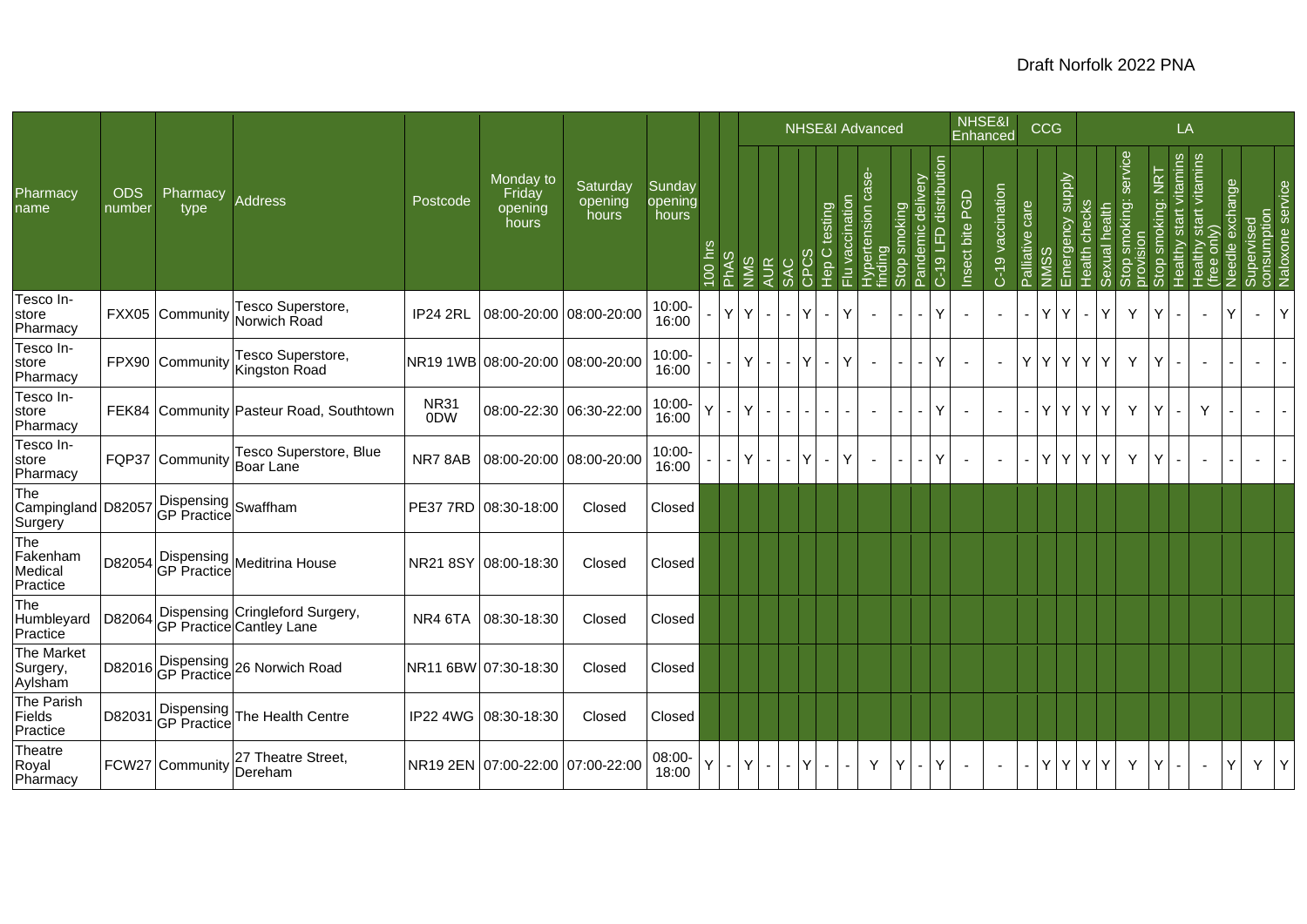|                                        |                      |                  |                                                                              |                     |                                         |                              |                            |         |                 |                    |            |          |                       |                     | <b>NHSE&amp;I Advanced</b>           |                               |                          |                                  | NHSE&I<br>Enhanced |                  |                 | <b>CCG</b>                       |               |                             |                          |                                                               | LA                        |                                             |                 |                                               |   |
|----------------------------------------|----------------------|------------------|------------------------------------------------------------------------------|---------------------|-----------------------------------------|------------------------------|----------------------------|---------|-----------------|--------------------|------------|----------|-----------------------|---------------------|--------------------------------------|-------------------------------|--------------------------|----------------------------------|--------------------|------------------|-----------------|----------------------------------|---------------|-----------------------------|--------------------------|---------------------------------------------------------------|---------------------------|---------------------------------------------|-----------------|-----------------------------------------------|---|
| Pharmacy<br>name                       | <b>ODS</b><br>number | Pharmacy<br>type | <b>Address</b>                                                               | Postcode            | Monday to<br>Friday<br>opening<br>hours | Saturday<br>opening<br>hours | Sunday<br>opening<br>hours | 100 hrs | ဖ<br><b>Add</b> | NINS<br><b>AUR</b> | <b>SAC</b> | CP       | testing<br>C<br>Hep C | ccination<br>ğ<br>룬 | case-<br>δ<br>Hypertensic<br>finding | smoking<br>$rac{1}{\sqrt{2}}$ | lelivery<br>ਠ<br>andemic | distribution<br>ն<br>5<br>$C-19$ | PGD<br>Insect bite | C-19 vaccination | Palliative care | Emergency supply<br>$\ddot{\Xi}$ | Health checks | health<br>exual<br>$\omega$ | service<br>smoking:<br>O | <b>NRT</b><br>king:<br>$\frac{1}{2}$<br><u>do</u><br>$\infty$ | start vitamins<br>Healthy | start vitamins<br>only)<br>Healthy<br>(free | Needle exchange | Supervised<br>consumption<br>Naloxone service |   |
| Thorpe<br>Health<br>Centre<br>Pharmacy |                      | FNK33 Community  | The Health Centre, St<br>William's Way                                       | NR70AJ              | 08:45-12:45<br>14:00-18:00              | Closed                       | Closed                     |         |                 | Y                  |            |          |                       |                     | Y                                    |                               | Y                        |                                  |                    |                  |                 | Y                                | YY            | Y                           | Y                        |                                                               |                           |                                             |                 |                                               |   |
| <b>Total Health</b><br>Pharmacy        |                      | FAD81 Community  | 14 Gregor Shanks Way,<br>Watton                                              | <b>IP25 6FA</b>     | 08:00-23:00                             | 08:00-20:30                  | 08:00-<br>20:30            |         |                 |                    |            | IY.      |                       | ν                   | Y                                    |                               |                          | Y                                |                    |                  |                 | Y.<br>Y                          | Y             | Y                           | Y                        |                                                               | $\blacksquare$            | Y                                           | Ý               | Y.                                            |   |
| Town<br>Pharmacy                       |                      | FXE50 Community  | 171 King Street, Great<br>Yarmouth                                           |                     | NR30 2PA 07:00-22:00                    | 07:00-22:00                  | $10:00 -$<br>20:00         |         |                 | Y                  |            |          |                       | ٧                   | Y                                    | YY                            |                          | Y                                |                    |                  | Y               | Y<br>$\mathsf{Y}$                |               | Y                           | Y                        |                                                               |                           | Y                                           | Y               | Y                                             | Y |
| Universal<br>Pharmacy                  | FJ308                | <b>DSP</b>       | Unit 25 Turbine Way,<br>Ecotech Innovation<br><b>Business Park, Swaffham</b> |                     | PE37 7XD 09:00-17:00                    | Closed                       | Closed                     |         |                 |                    |            |          |                       | ν                   |                                      |                               |                          |                                  |                    | Υ                |                 | Y<br>Y                           |               |                             |                          |                                                               |                           |                                             |                 |                                               |   |
| Upwell<br>Health<br>Centre             | D82035               |                  | Dispensing<br>GP Practice Townley Close, Upwell                              | <b>PE14 9BT</b>     | 08:00-18:30                             | Closed                       | Closed                     |         |                 |                    |            |          |                       |                     |                                      |                               |                          |                                  |                    |                  |                 |                                  |               |                             |                          |                                                               |                           |                                             |                 |                                               |   |
| Vauxhall<br><b>Street</b><br>Pharmacy  |                      | FQM87 Community  | 22 Suffolk Square,<br><b>Vauxhall Street</b>                                 | NR <sub>2</sub> 2AA | 08:30-18:00                             | 08:30-13:00 Closed           |                            |         |                 | Y                  |            | Y        | $\blacksquare$        | ٧                   |                                      |                               |                          | Υ                                |                    |                  |                 | ΥI                               | YY            | Y                           | Y                        | Y                                                             |                           | Y                                           | Y               | Y.                                            | Y |
| Vida<br>Healthcare                     | D82044               |                  | Dispensing Gayton Road Health<br>GP Practice Centre, Gayton Road             | <b>PE30 4DY</b>     | 08:15-17:00                             | Closed                       | Closed                     |         |                 |                    |            |          |                       |                     |                                      |                               |                          |                                  |                    |                  |                 |                                  |               |                             |                          |                                                               |                           |                                             |                 |                                               |   |
| Watlington<br>Health                   | <b>FLV29</b>         | Community        | <b>Watlington Medical</b><br>Centre, Rowan Close                             | <b>PE33 0TU</b>     | 08:45-13:00<br>14:00-18:30              | Closed                       | Closed                     |         | Y               |                    |            | Y        |                       |                     | $\blacksquare$                       |                               |                          | Υ                                |                    |                  |                 | Y<br>Y                           |               | Y                           | Y                        |                                                               |                           | $\blacksquare$                              |                 |                                               |   |
| Watlington<br>Medical<br>Centre        | D82043               |                  | Dispensing<br>GP Practice Rowan Close                                        | <b>PE33 0TU</b>     | 08:30-13:00,<br>14:00-18:00             | Closed                       | Closed                     |         |                 |                    |            |          |                       |                     |                                      |                               |                          |                                  |                    |                  |                 |                                  |               |                             |                          |                                                               |                           |                                             |                 |                                               |   |
| Well                                   | FXL27                | Community        | 29 Noble Close,<br>Heartsease Estate                                         | NR7 9RJ             | 09:00-13:00,<br>14:00-18:00             | 09:00-13:00 Closed           |                            |         |                 | Y                  |            | <b>Y</b> |                       |                     | Y                                    |                               |                          | Y                                |                    |                  |                 | Y.                               | YY            | Y                           | Y                        |                                                               |                           | Y                                           | Y               | Y.                                            |   |
| Well -<br>Mundesley                    |                      | FFW07 Community  | 17 High Street,<br>Mundesley-on-Sea                                          |                     | NR11 8LH 08:30-18:00                    | 08:30-13:00 Closed           |                            |         | Y               | Y                  |            |          |                       | ٧                   | Y                                    |                               |                          | Υ                                |                    |                  |                 | Y                                | YY            | Y                           | Y                        |                                                               |                           | Y                                           |                 |                                               |   |
| Well Acle<br>The Street                |                      |                  | FDR30 Community High Street, Acle                                            |                     | NR13 3DY 09:00-18:00 09:00-13:00 Closed |                              |                            |         | Y               | Y                  |            |          |                       | Υ                   | Y                                    |                               |                          | Υ                                |                    |                  |                 | Y<br>Y                           |               | Y                           | Y                        |                                                               |                           | Y                                           | Υ               | Y                                             |   |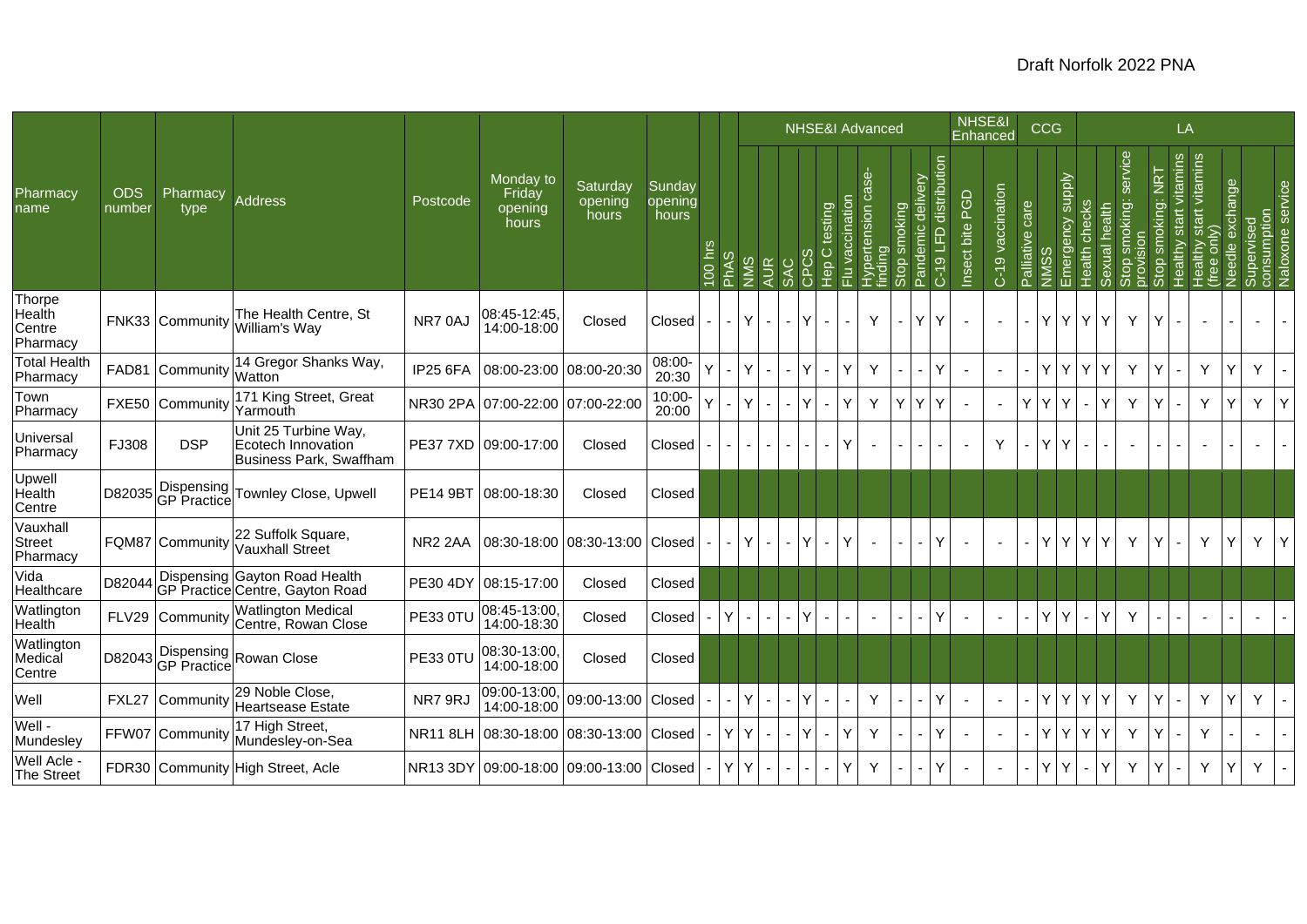|                                                         |                      |                  |                                                                        |                                 |                                               |                              |                            |                          |                |              |                           |          | NHSE&I Advanced                             |                 |                                     |              |                       |                          | NHSE&I<br>Enhanced        |                  |                 | <b>CCG</b>              |                |               |                                  |                                    | LA                |                                                                   |                          |                          |                                               |
|---------------------------------------------------------|----------------------|------------------|------------------------------------------------------------------------|---------------------------------|-----------------------------------------------|------------------------------|----------------------------|--------------------------|----------------|--------------|---------------------------|----------|---------------------------------------------|-----------------|-------------------------------------|--------------|-----------------------|--------------------------|---------------------------|------------------|-----------------|-------------------------|----------------|---------------|----------------------------------|------------------------------------|-------------------|-------------------------------------------------------------------|--------------------------|--------------------------|-----------------------------------------------|
| Pharmacy<br>name                                        | <b>ODS</b><br>number | Pharmacy<br>type | Address                                                                | Postcode                        | Monday to<br>Friday<br>opening<br>hours       | Saturday<br>opening<br>hours | Sunday<br>opening<br>hours | 100 hrs                  | <b>PhAS</b>    | <b>NIMS</b>  | <b>AUR</b><br><b>SAC</b>  |          | testing<br>$\circ$<br>$\frac{1}{2}$<br>CPC: | Flu vaccination | case-<br>Hypertension of<br>finding | Stop smoking | lelivery<br>ਠ<br>Pand | distribution<br>C-19 LFD | <b>PGD</b><br>Insect bite | C-19 vaccination | Palliative care | mergency supply<br>NMSS | Health checks  | Sexual health | service<br>smoking:<br>provision | $\overline{2}$<br>smoking:<br>Stop | vitamins<br>start | start vitamins<br>Healthy :<br>(free onl <sub>)</sub><br>Needle e | exchange                 |                          | Supervised<br>consumption<br>Naloxone service |
| Well<br>Bradwell -<br>Millwood<br>Surgery               |                      | FPQ65 Community  | Co-Op Pharmacy, Mill<br>ane, Bradwell                                  |                                 | NR31 8HS 08:30-18:30                          | Closed                       | Closed                     |                          | $\blacksquare$ | Y            | $\mathbb{Z}^{\mathbb{Z}}$ | $\sim$   | Y                                           | Y               | Y                                   |              |                       | Y                        |                           |                  |                 | Y                       | YY             | Y             | Y                                | Y                                  |                   | Y                                                                 |                          | Υ                        | $\blacksquare$                                |
| <b>Well Brundall</b><br>- The Street                    |                      | FFM40 Community  | 118-120 The Street,<br>Brundall                                        |                                 | NR13 5LP 09:00-18:30 09:00-12:00 Closed       |                              |                            |                          | YY             |              | $\blacksquare$            |          |                                             |                 | Y                                   |              |                       | Y                        |                           | $\blacksquare$   | $\blacksquare$  | Y.                      | $\blacksquare$ | Y             | Y                                | Y                                  |                   | $\sim$                                                            |                          | Y                        |                                               |
| Well Diss -<br>Market Place                             |                      |                  | FFY88 Community 11 Market Place, Diss                                  |                                 | IP22 4AB 09:00-18:00 09:00-17:00 Closed       |                              |                            |                          |                | Y            | $\blacksquare$<br>$\sim$  |          | Y                                           | Y               | Y                                   |              |                       | Y                        |                           |                  |                 | Y                       |                | Y             | Y                                |                                    |                   | Y                                                                 |                          | Y                        |                                               |
| Well<br>Fakenham<br><b>Holt Road</b>                    |                      |                  | FC508 Community Lidl Retail Park, Holt Road   NR21 8JG   09:00-18:30   |                                 |                                               | Closed                       | Closed                     |                          |                | Y            | $\blacksquare$            | $\sim$   | Y                                           | Y               | Y                                   |              |                       | Y                        |                           | $\sim$           |                 | Y                       | ÷.             | Y             | Y                                |                                    |                   | Y                                                                 |                          | $\overline{\phantom{a}}$ | $\blacksquare$                                |
| Well<br>Gorleston<br>Magdalen<br>Way                    |                      | FJA58 Community  | Magdalen Way, Gorleston-<br>lon-Šea                                    |                                 | NR31 7AA 08:30-18:30 09:00-13:00 Closed       |                              |                            | $\overline{\phantom{a}}$ | $\sim$         | Y            | $\blacksquare$            | $\sim$   | Y <sub>1</sub><br>$\sim$                    | Y               | Y.                                  | $\sim$       |                       | Y                        |                           |                  | $\sim$          | Y                       | $\blacksquare$ | Y             | Y                                | Υ                                  |                   | $\sim$                                                            | $\overline{\phantom{a}}$ | Y                        | $\blacksquare$                                |
| Well<br>Gorleston-<br>On-Sea -<br>Lowestoft<br>Road     |                      | FK846 Community  | 8 Lowestoft Road,<br>Gorleston-on-Sea                                  |                                 | NR31 6LY 09:00-17:30                          | Closed                       | Closed                     |                          | $\sim$ .       | $\mathsf{Y}$ | $\sim$                    | $\sim$ . | $\mathsf{Y}$                                | $\mathbf{r}$    | Y                                   | $\sim$       |                       | Y                        | $\overline{a}$            | $\sim$           | $\sim$          | Y<br>$\mathsf{Y}$       | $\omega$       | Y             | Y                                | Y                                  |                   | $\sim$                                                            |                          | Y                        | $\sim$                                        |
| Well Gt<br>Yarmouth<br>High Mill<br>Road                |                      |                  | Cobholm & Lichfield<br>FKE72 Community Medical Centre, Pasteur<br>Road | <b>NR31</b><br>0 <sub>D</sub> W | 08:30-18:30 09:00-12:00 Closed                |                              |                            | $\blacksquare$           | $\omega$       | $\mathsf{Y}$ | $\sim$                    | $\sim$   | $\mathsf{Y}$                                | Y               | Y                                   |              |                       | Y                        |                           |                  | ä,              | Y<br>$\vert$ Y $\vert$  | $\omega$       | Y             | Y                                | ٧                                  |                   |                                                                   |                          | Y                        |                                               |
| <b>Well King's</b><br>Lynn -<br>Fairstead<br>Estate     |                      |                  | FF028 Community 6 Centre Point, Fairstead                              |                                 | PE30 4SR   08:30-17:30   09:00-13:00   Closed |                              |                            | $\sim$                   |                | $-1$ Y $-1$  |                           | $- Y $   | $\sim$                                      | $\mathsf{Y}$    | Y                                   | $\sim$       |                       | Y                        |                           | $\sim$           | $\sim$          | YY                      | $\sim$         | Y             | Y                                | Y                                  |                   | $\sim$                                                            | $\overline{a}$           | Y                        | $\sim$                                        |
| Well King's<br>Lynn -<br>Gayton Road<br>Hc <sup>1</sup> |                      | FMF36 Community  | Gayton Road Health<br>Centre, Gayton Road                              |                                 | PE30 4DY 08:30-18:30                          | Closed                       | Closed                     | $\sim$                   | $-1Y$          |              | $\sim$                    | $\sim$   | $\sim$<br>$\sim$                            |                 | Y.                                  | $\sim$       |                       | Y                        |                           | $\blacksquare$   | $\sim$ 1        | Y                       | $Y -$          | Y             | Y                                | Υ                                  |                   | Y                                                                 | $\overline{\phantom{0}}$ | Y                        | $\sim$                                        |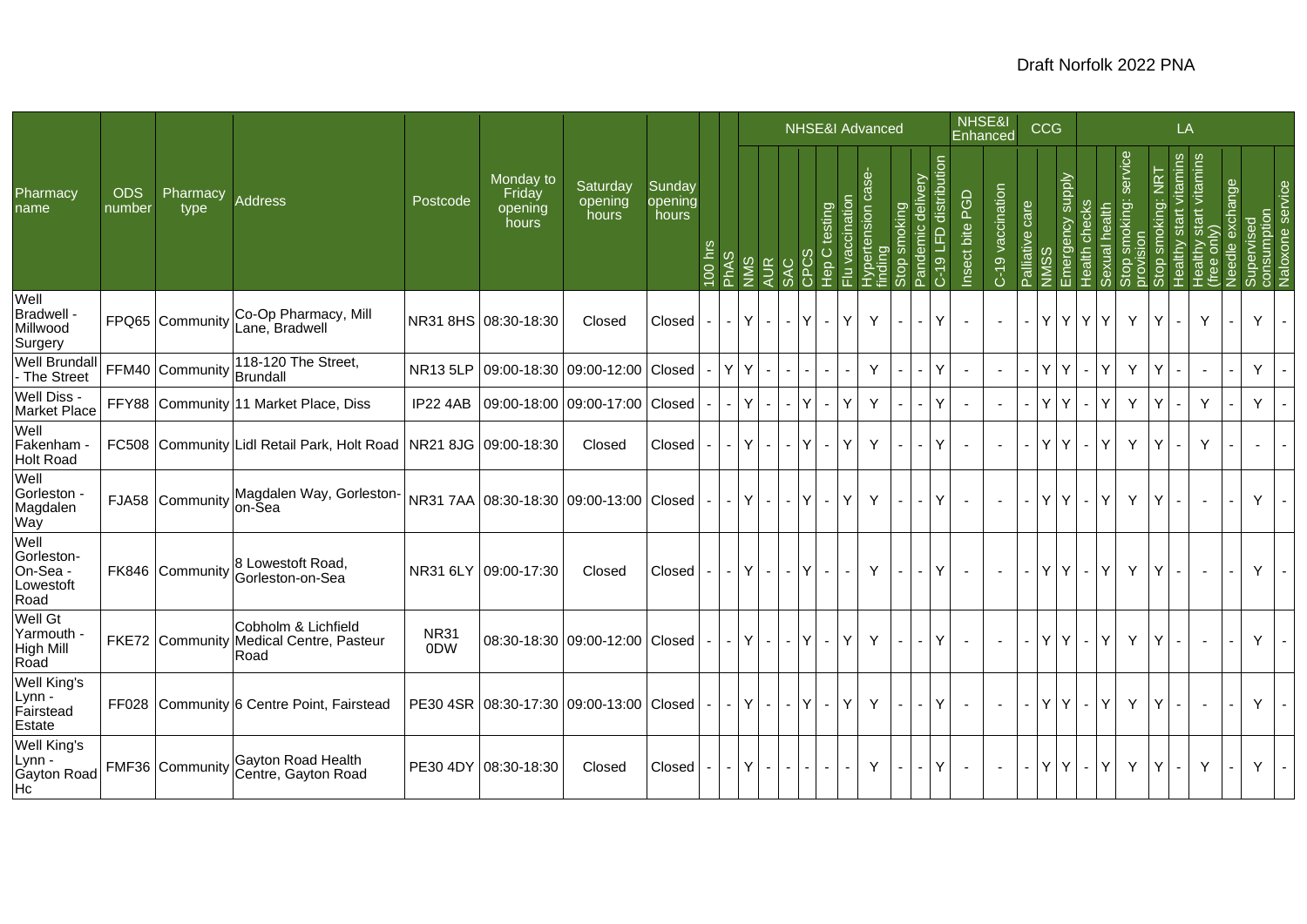|                                              |                      |                       |                                                                                            |                 |                                         |                                |                            |         | <b>NHSE&amp;I</b> Advanced |     |                |                |     |                                                        | NHSE&I<br>Enhanced |                  |             | <b>CCG</b>               |                                    |                           |                  |                 | LA                |                                   |                            |                     |                             |                       |                                         |                 |                           |                          |
|----------------------------------------------|----------------------|-----------------------|--------------------------------------------------------------------------------------------|-----------------|-----------------------------------------|--------------------------------|----------------------------|---------|----------------------------|-----|----------------|----------------|-----|--------------------------------------------------------|--------------------|------------------|-------------|--------------------------|------------------------------------|---------------------------|------------------|-----------------|-------------------|-----------------------------------|----------------------------|---------------------|-----------------------------|-----------------------|-----------------------------------------|-----------------|---------------------------|--------------------------|
| Pharmacy<br>name                             | <b>ODS</b><br>number | Pharmacy<br>type      | <b>Address</b>                                                                             | Postcode        | Monday to<br>Friday<br>opening<br>hours | Saturday<br>opening<br>hours   | Sunday<br>opening<br>hours | 100 hrs | <b>PhAS</b>                | SMN | <b>AUR</b>     | <b>SAC</b>     |     | vaccinatio<br>testing<br>$\circ$<br>$\frac{6}{5}$<br>룬 | ise                | ertension<br>ing | moking<br>ŏ | delivery<br>emic         | distribution<br><b>G</b><br>$C-19$ | <b>PGD</b><br>Insect bite | C-19 vaccination | Palliative care |                   | Emergency supply<br>Health checks | health<br>kual<br>$\omega$ | service<br>smoking: | <b>NRT</b><br>king:<br>Stop | ealthy start vitamins | start vitamins<br>only)<br>ealthy<br>ee | Needle exchange | Supervised<br>consumption | Naloxone servi           |
| Well King's<br>Lynn - Loke<br>Road           |                      |                       | FW594 Community 38 Loke Road, King's Lynn   PE30 2AB   09:00-17:30   09:00-13:00   Closed  |                 |                                         |                                |                            |         |                            | Y   | $\sim$         | $-Y$           |     | Y<br>$\mathbf{r}$                                      |                    | Y                |             | ÷.                       | Υ                                  |                           |                  | $\sim$          | Y<br>Y            |                                   | Y                          | Y                   |                             |                       |                                         | Y               | Y.                        |                          |
| Well Long<br>Stratton -<br>The Angel<br>Site |                      |                       | FV834 Community The Angel Site, The Street   NR15 2XJ   09:00-18:00   09:00-13:00   Closed |                 |                                         |                                |                            | $\sim$  |                            | YY  | $\sim$         | $-1Y$          |     | Y<br>$\sim$                                            |                    | Y                | $\sim$      | $\overline{\phantom{0}}$ | Υ                                  |                           |                  | $\sim$          | Y<br>$\mathsf{Y}$ | $\sim$                            | Y                          | Y                   |                             |                       |                                         |                 | Y                         |                          |
| Well<br>Martham -<br>The Medical<br>Centre   |                      | FTE84 Community       | The Medical Centre,<br><b>Hemsby Road</b>                                                  |                 | NR29 4QG 08:45-17:30 09:00-13:00 Closed |                                |                            | $\sim$  | $\sim$                     | Y   | $\sim$         | $-1Y$          |     | Y<br>$\sim$                                            |                    | Y                | $\sim$      | $\overline{\phantom{0}}$ | Υ                                  |                           |                  |                 | Y                 | Y<br>$\sim$                       | Y                          | Y                   |                             |                       |                                         |                 | Y                         | $\sim$                   |
| Well North<br>Walsham<br><b>Market Place</b> |                      | FNE95 Community       | 11 Market Place, North<br>Walsham                                                          | <b>NR28 9BP</b> |                                         | 08:45-17:45 09:00-12:00 Closed |                            |         |                            | Y   | $\blacksquare$ | $\blacksquare$ | IY. | Y<br>$\overline{\phantom{a}}$                          |                    | Y                |             | $\overline{\phantom{0}}$ | Υ                                  |                           |                  |                 | Y<br>Y            |                                   | Y                          | Y                   |                             |                       | Y                                       |                 |                           |                          |
| <b>Well Norwich</b><br>- Aylsham<br>Road     |                      | FQJ81 Community       | 323 Aylsham Road,<br>Norwich                                                               | NR3 2AB         |                                         | 08:30-17:30 09:00-13:00 Closed |                            |         |                            | Y   | $\sim$         |                |     | Y<br>$\blacksquare$                                    |                    | Y                |             | ÷.                       | Υ                                  |                           |                  | $\sim$          | Y<br>Y            |                                   | Y                          | Y                   |                             |                       |                                         | Y               | Y                         |                          |
| Well<br>Ormesby -<br>Cromer<br>Road          |                      |                       | FJ754 Community 2 Cromer Road, Ormesby                                                     |                 | NR29 3RH 09:00-18:00 09:00-13:00 Closed |                                |                            | $\sim$  |                            | YY  | $\sim$         | $-1Y$          |     | Y<br>$\sim$                                            |                    | Y                |             | $\overline{\phantom{0}}$ | Υ                                  |                           |                  | $\sim$          | Y<br>Y            | $\sim$                            | Y                          | Y                   |                             |                       | Y                                       |                 |                           |                          |
| Well<br>Pharmacy                             |                      | FWK22 Community   ULU | 1 St John's Close, Hall                                                                    | NR1 2AD         |                                         | 09:00-18:00 09:00-13:00 Closed |                            |         |                            | Y   |                |                | IY. | Y                                                      |                    | Y                |             | Y.                       | Y                                  |                           |                  |                 | Y                 | YY                                | Y                          | Y                   |                             |                       | Y                                       | Υ               | Y.                        |                          |
| Well<br>Pharmacy                             |                      |                       | FLW94 Community 30 High Street, Coltishall                                                 | <b>NR127AA</b>  |                                         | 09:00-18:00 09:00-17:00 Closed |                            |         | Y                          | Y   |                |                |     | Y<br>$\blacksquare$                                    |                    | Y                |             |                          | Υ                                  |                           |                  |                 | Y                 | YY                                | Y                          | Y                   |                             |                       | Y                                       |                 | Y.                        | $\overline{\phantom{a}}$ |
| Well<br>Pharmacy                             |                      |                       | FLE71 Community 2-3 Kingsway, Hemsby                                                       | <b>NR29 4JT</b> | 09:00-13:00,<br>14:00-18:00             | 09:00-13:00 Closed             |                            |         | Y                          | Y   |                |                |     |                                                        |                    | Y                |             |                          | Y                                  |                           |                  |                 | Y                 | Y.<br>l Y                         | Y                          | Y                   |                             |                       | Y                                       | Y               | Y                         | Y                        |
| Well<br>Pharmacy                             |                      | FCY04 Community       | 46 High Street, Caister-on-<br>Sea                                                         | NR30 5EP        | 08:30-18:00                             | 08:30-13:00 Closed             |                            |         |                            | Y   | $\sim$         |                |     |                                                        |                    | Y                |             |                          | Y                                  |                           |                  | $\sim$          | Y<br>Y            |                                   | Y                          | Y                   |                             |                       |                                         |                 |                           |                          |
| Well<br>Poringland<br>The Street             |                      | FN077 Community       | 16-18 The Street,<br>Poringland                                                            |                 | NR14 7JR 09:00-18:30 09:00-13:00 Closed |                                |                            |         |                            | Y   | $\blacksquare$ | $\blacksquare$ | IY. | Y<br>$\blacksquare$                                    |                    | Y                |             |                          | Υ                                  |                           |                  |                 | Y                 | YY                                | Y                          | Y                   | Y                           |                       |                                         | Y               | Y.                        | Y                        |